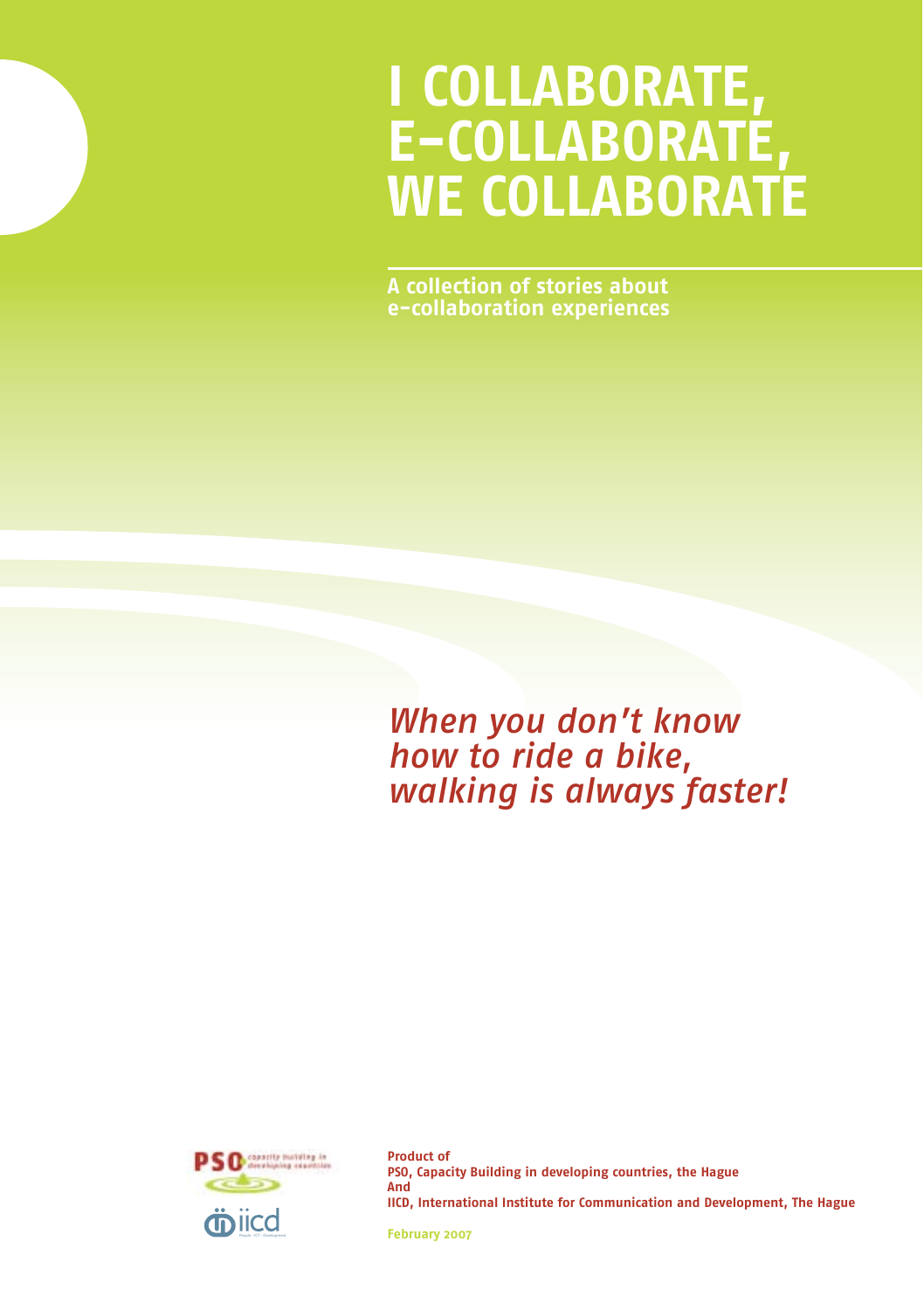#### **Foreword**

Have you used Skype or MSN for communicating with others located somewhere around the world? Already experienced an online conference meeting with a group colleagues from different countries? Or watched a video on the web from an interesting conference you could not attend? International Development has always had a global character, but never before have the developments and use of web-technologies changed so rapidly. Within international development, individuals and organisations have similar experiences and similar interests, from different places in the world. Continuous sociotechnological developments in the area of communication and ICT make it nowadays possible to connect with each other globally in new ways, making use of the wide range of innovations created on the web. This offers more and new opportunities for knowledge sharing, collaboration processes, dialogue, and interaction. The new range of tools, like for instance skype, do not only make communication cheaper, but have the potential to change the nature of collaboration and relationships in international development too. Physical distances can be bridged, by making use of new possibilities to communicate. But how do people in development organisations learn how to make use of new tools? And which tools are really useful? And how can we help them not to drown in the sea of new tools, abbreviations and error messages?

In this relatively new area various Dutch development organisations, large and small, are undertaking interesting experiments and try-outs which are worthwhile to make explicit and share with each other. This booklet describes 14 stories of organisations using e-collaboration in some way, varying from using Moodle as an online learning platform to Teamspeak as a software tool for having an online meeting with partners located all over the globe. We hope to inspire you with these experiences, stimulating you to take this first step, using your work as a laboratory for experimenting. The following expression might help you getting started: When you don't know how to ride a bike, walking is always faster! We hope you will enjoy the stories!

Sibrenne Wagenaar, facilitator of learning, PSO

Joitske Hulsebosch, officer knowledge sharing, IICD

#### **Content overview**

#### **Reading suggestion:**

This booklet contains 14 stories of organisations using e-collaboration in some way. You might read from A to Z. Another suggestion is to read those stories that inspire you, stories about e-tools you are curious about, stories closely related to process in your own work.

## **• Introduction page 04 • Story 01 Del.icio.us Sharing interesting websites page 05 • Story 02 Skype Communication with partners THROUGH THE INTERNET PAGE 10 • Story 03 KIC project Sharing knowledge with and BETWEEN COUNTERPARTS PAGE 12 • Story 04 TeamSpeak Meeting each other online page 16 • Story 05 CMS Supporting an online course page 20 • Story 06 CMS Setting up an online database page 24 • Story 07 Claroline Using an online learning space page 26 • Story 08 Intranet The intranet as an information resource page 28 • Story 09 Moodle Managing courses and projects page 30 • Story 10 Wiki Creating together online page 32 • Story 11 Groove Working together across DISTANCES distances distances page 34 • Story 12 Dgroups To support and manage people page 36 • Story 13 Dgroups To discuss or create page 38 • Story 14 Weblog Sharing your personal views page 40 • Findings: what do the stories tell us? Page 43**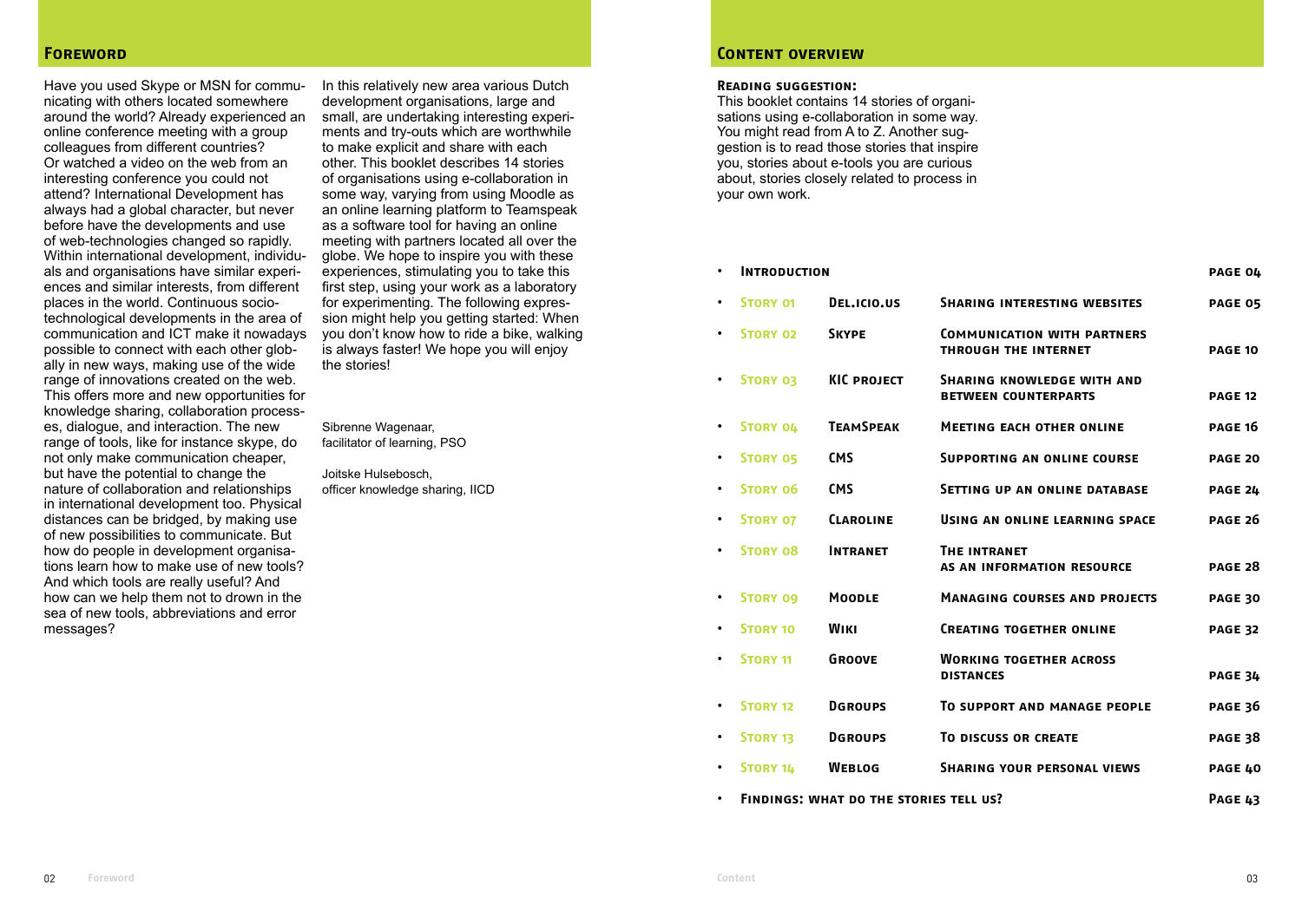This booklet is a product of a research done in the development sector on ecollaboration experiences. We became interested in what organisations are doing with e-collaboration technologies and which questions and problems they come across. As we define e-collaboration as "the process of cooperation and communication among individuals or organisations with the common goal of knowledge sharing and mutual development with the use of e-tools", what are experiences, insights, tools people use? With this definition processes like e-learning, e-facilitating, collaboration, e-coaching, sharing and exchanging knowledge and networking are all part of e-collaboration. For finding answers to these questions we designed a research plan, aimed to get an impression of e-collaboration stories among Dutch NGOs, in order to support and inspire organisations or individuals through the experiences of others. We visited 12 Dutch NGOs, each with an story worth sharing, focusing on inspiring initiatives which formed an example of a possible way to start e-collaborating with partner organisations or within an organisation.

Maaike van der Steenhoven, student at the University of Utrecht, researcher and PSO trainee

Sibrenne Wagenaar, PSO, facilitator

Joitske Hulsebosch, IICD, facilitator

#### *Learning community on e-collaboration*

*On November 2nd 2005, PSO, IICD and ICCO conducted a meeting for Dutch NGOs about e-collaboration. About 30 people visited this meeting and afterwards a D-group (E-collaboration among Dutch NGOs) was started to encourage the exchange ideas, issues, questions and knowledge. This group has grown into a community or network of people interested in e-collaboration. An e-collaboration learning community has been born, which is shown by the effort people invest to keep this community alive, as well as in the meetings, at the D-group and between individual members. The stories presented in this booklet come from members of the e-collaboration learning community. These and more stories can be found on the internet:* 

*http://icollaborate.blogspot.com/*

## **STORY 01: Sharing interesting websites**

Interview with Joitske Hulsebosch from IICD. (http://www.iicd.nl/)

#### **The tool: del.icio.us**

Del.icio.us is an online tool. Its potential is described in just 3 words on the website: keep, share and discover. (http://del.icio. us/) Information on the internet can be collected, shared and discovered online with this social bookmarking tool. All the information stored on del.icio.us is public, so everybody can see and search all the collected bookmarks of other people.

## **What can you do with del.icio.us?**

Bookmarks to websites and online PDFfiles can be documented online. The user can assign so-called tags to these bookmarks. A tag according to the website is: "just a word that describes an item saved on del.icio.us." By assigning different tags to a bookmark, a description is provided of the information behind the hyperlink. The bookmarks cannot be categorized, as you would in the 'favourites' of your internet browser. Instead of assigning categories to the bookmarks, in del.icio.us you can place the tags used under a heading. These categories and the tags are displayed on the first page of del.icio.us, so you quickly get a good idea of the owner's field of interest.You can subscribe to other peoples' del.icio.us webpage. Their links will appear in a separate section of your own del.icio.us webpage. With every hyperlink added you can see how many people have the same page bookmarked and who they are.

#### **What do you need?**

Del.icio.us is online, so you need an internet connection, and it is free of charge.

#### **Knowledge sharing and FINDING PEOPLE**

"I've used del.icio.us for while now, since January 2006, and I think it is an ideal tool to organise all the information that I gather in and around my work. I tried it after a discussion we had online about web2.0 tools in CPsquare, but started to get enthusiastic when I talked to Peter Ballantyne and his ideas on how to use it to produce a feed with relevant links on a certain topic. At first, when I'd just heard about de.icio.us, I couldn't really picture the benefits for myself. Because of Peter's vision and our experiment with the possibilities of the tool, I started using it more intensively and invested time in learning for instance how to cluster tags. I use del.icio.us to bookmark all interesting websites I come across when looking for information for work or just to keep up. Besides keeping all the information organised I also use del.icio.us as a search engine."

Can you tell me anything about the experiment you started around del.icio.us and social bookmarking? "Around February of this year we (myself and my colleague Nynke Kruidering, Dorine Ruter from ETC and Peter Ballantyne of Euforic) came together and decided to start a little experiment with del.icio.us to see what social bookmarking could do for us and how it could help in our work. We shared an interest in actually experimenting with web2.0 tools. Our areas of interest and work are very similar, we are all interested in knowledge management and development cooperation. So we started thinking: "why look for information separately if we can share?" We could produce a feed with the links we found by using a unique tag for resources we want to share with others. That's why we chose to make use of a special tag: km4dev\_pilot and we made a habit of using this tag for all our resources related to knowledge management in development. Del.icio.us offers the option of an RSS feed for a tag, so it is very easy to create a list of the bookmarks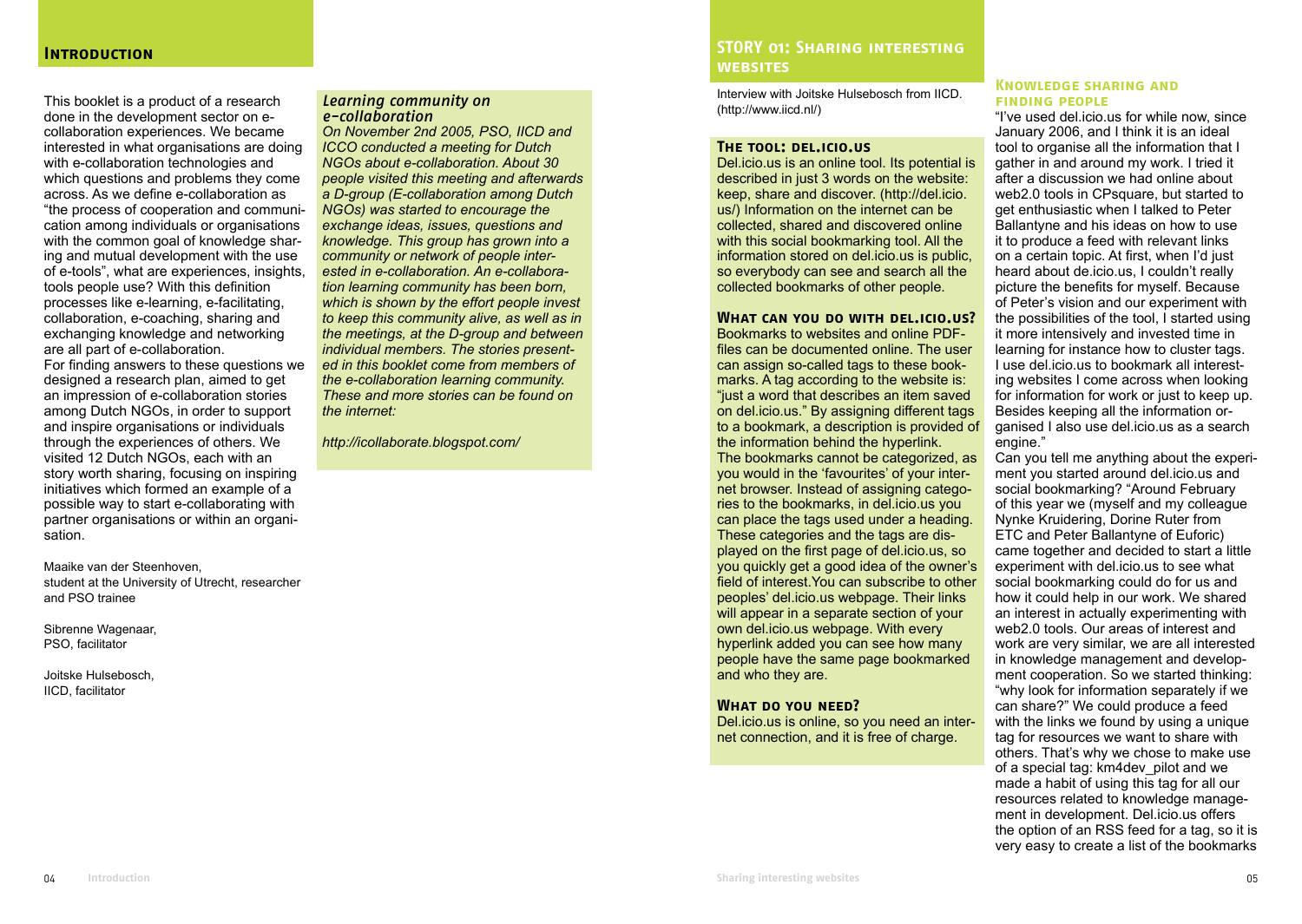#### « earlier I later » page 1 of 109

#### Centopeia » Fostering Online Communities by Tara Hunt save this

to cursus faciliteren van online communities communities of practice successfactors ... saved by 2 other people ... 2 days ago

wia » home save this to webbeads sus, nyron cursus, faciliteren, van online, communities 4 days ago

MindMeister - think together save this to mindmapping free\_tools ... saved by 3 other people ... 5 days ago

bubbl.us - brainstorming made simple save this ennie 5 days ago to brainstorming free tools mindmapping ... saved by

Checklist » Archive » Dit moet je zien! Blogumentary save this 65 minuten uitleg over blog als citizens journalism to blogging video erwin blom ... 5 days ago

nena » home save this to slideshow Beth Kanter web2.0 non profit ... saved by 3 other people ... on feb 22

ELSUA~A KM Blog by Luis Suarez » Blog Archive » And Now It Will Be when We Are All Going to Explode! save this to widget ... on feb 22

blyberg.net » Catalog Card Generator save this to icebreakers post\_it images ... saved by 399 other people ... on feb 22

Anecdote: Finding success stories save this on telling success stories to storytelling anecdote ... saved by 6 other people ... on feb 22

Home save this site recommended by Grace Judson to coaching ... saved by 5 other people ... on feb 22

« earlier | later » page 1 of 109

that were added by our group. And Dorine used Superglu to 'glue' our tags together. This way it is possible to make a feed with bookmarks for a particular subject. We recently also created one around health and ICT at IICD. To help each other even more, we agreed that we would also add tags concerning the kind of information and the geographical area the link refers to." Helping to find interesting information on the web and share it: that's what it is all about! But how did you get together? "I knew Dorine from the e-collaboration group and we were both using del.icio. us, although Dorine was using it more intensively than me. Peter found us online through del.icio.us, because he noticed we were active taggers on del.icio.us. And I brought in my colleague Nynke who was also interested. So it's not only possible to discover information, but also people with similar interests to you! It is relatively easy to find people with certain interests using del.icio.us. If you add a bookmark del.icio.us automatically tells you how many more people have added that same link and you can quickly click to their del. icio.us webpage. Sometimes there can be around 8000 people, but if there are only 1 or 2, I often check if they've collected more interesting links."

#### **Easy to use**

"It's easy to get started: you only have to create an account on the del.icio.us website. You need to create a username, password and provide an e-mail address in case you lose your password. Then you can get started and add your bookmarks." Is getting started that simple? "Getting started is very easy. You can add buttons in your browser, which enable you to simply add the site you are currently visiting by clicking on that button (called 'post to del.icio.us'). You add a small description, add the tags and you are done! You might want to add your old bookmarks, which can take a while, but after that they'll be nice and organised. Adding bookmarks as you work or while searching for information is also almost no trouble at all. After that you automatically go back to the site you were on and continue where you left off. Because of the ease of adding tags, you'll also add websites that are not needed at the moment, but that contain interesting information. This may be very useful in case you need to search for that subject later on. You don't need to search any more for what you have already found."

#### **BENEFITS FOR WORK**

Can you give an example of how it has made your work easier? "Recently I had to prepare for a presentation about web2.0. The first thing I did was search my del. icio.us webpage with the tag web2.0 and I quickly found a lot of material I had come across earlier. It saved me a lot of work and time. I could select some of those as handouts, and had excellent inputs for my presentation. It's also very useful when a colleague comes over with a question, and I know there are interesting things to read on a certain subject. Mostly it doesn't seem worth investing the time if I have to start searching for materials that I know are interesting for that specific subject. Now I can quite easily send a link from del.icio.us with all material I have found before." Are there any aspects of del.icio. us that are harder to get familiar with? "I can't say that anything is hard. At first I didn't immediately notice that the tags could be organised in clusters, until I saw it on Dorine's del.icio.us webpage. Then I started to look how this could be done which was quite easy. Del.icio.us doesn't have a whole lot of options, so you quickly get to know the ones available. Besides that we always have our little group where you can ask for help. We keep in touch by e-mail and Skype, where we discuss technical questions. For example, I wanted to use an RSS feed at del.icio.us for my blog. (http://joitskehulsebosch.blogspot. com/) Dorine helped me with that. Now the latest del.icio.us bookmarks are displayed on my blog."

#### **Teamwork**

Has the co-operation between you always been this good or have there been changes in the relationship with the others in the experiment? "We have become a real team, even though we have met only once! We are all very enthusiastic about our collaboration with del.icio.us, and that leads to a sense of being 'partners in crime.' We have extended the group, but the 4 initiators are more active. We all share the fun of exploring the possibilities of the tool. That is clearly demonstrated in

the discussions we're having about a new tag. We scheduled a Skype session to discuss this, because we wanted to come up with a good name. Besides that we are also more aware of the subject somebody is currently working on by looking at the bookmarks added. But if you don't have any idea about how useful a resource is, or what the others thought, it won't stimulate any discussion." Are there any disadvantages or would you like to see some changes made to the tool? "I never really thought about any changes. I am used to del.icio.us as it is now and changes would only mean that you've got to get used to it again. What I did notice is that although information can be shared on the internet, you can't give any opinions or discuss any material. So, I use my blog for that."

#### **More people, more information**

What would you like to achieve with del. icio.us? Do you see any big ideals behind the tool? "We'd like to involve more people. We just need to take care to make sure that new people aren't overwhelmed by the ease with which we use the tool nowadays. We probably need to support these people at the start. The current plan is to expand the group to seven people, but I can't tell yet how much further we can and will go. The more people, the more information there will be, and there is a limit to what we can handle. The larger the group, the less influence you probably have over the quality or type of information tagged. We could also think about having a smaller group of taggers and expanding the users by promoting the feed. The audience can get very big. because everybody is free to look at what the taggers have added. The taggers should consist of motivated individuals, who people can put their trust in and who are active information workers. The quality of the bookmarks must be maintained by the taggers. Also, the taggers shouldn't consider the tagging as extra work and it should fit into his or her day-to-day work."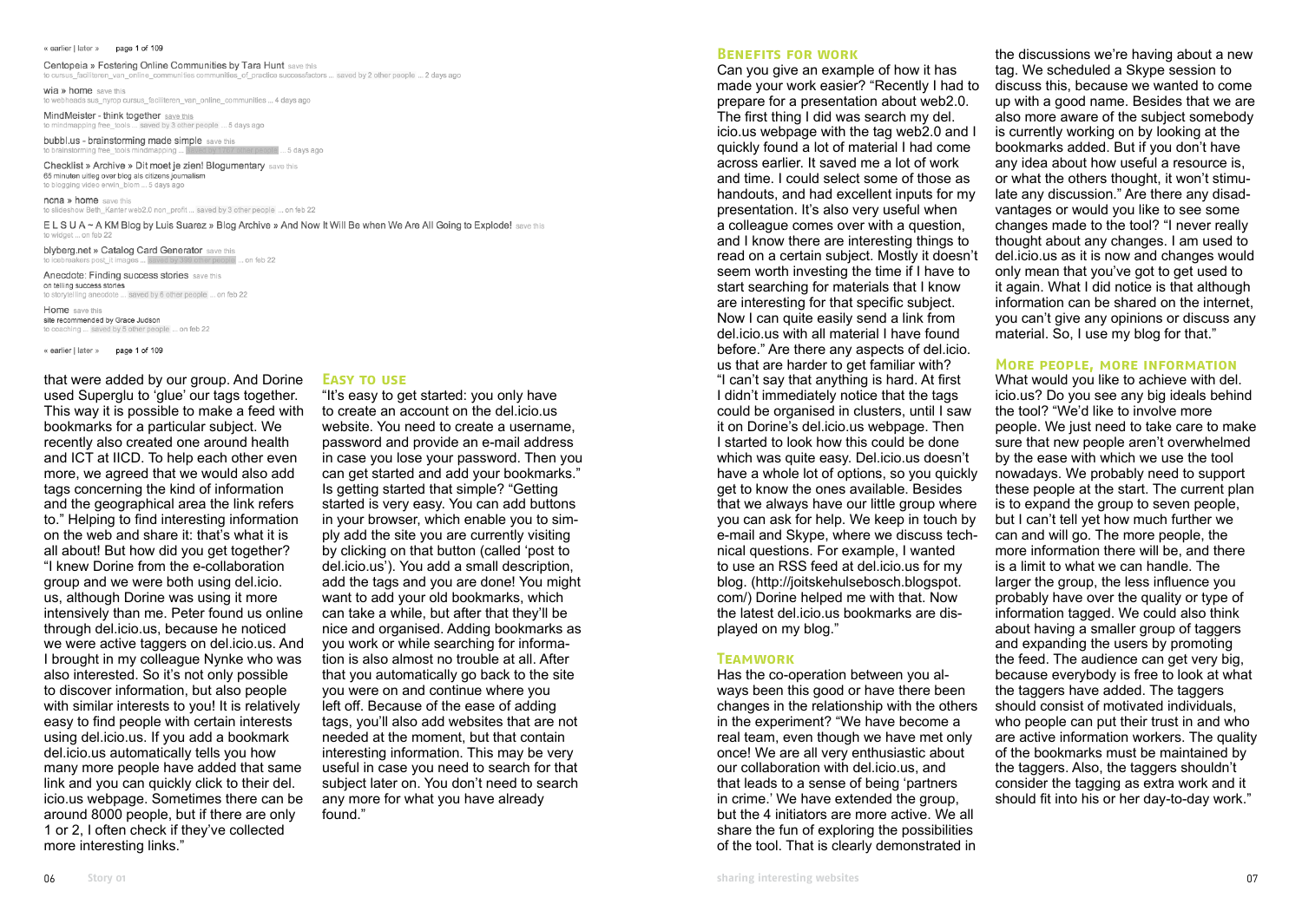

## **Partners' reaction**

Who would find del.icio.us useful? "I think everybody whose work is involved with knowledge and everybody who wants to be kept informed about certain subjects. As I already mentioned we also started an experiment with a unique tag within IICD about health and ICT, where we have come up with a new tag, 'ehealthround table'. It is amazing to see what happens when 3 people start tagging, you find so many more useful resources than when tagging alone. We also introduced this to two of our partners in the south, and their reaction was positive, but different to what we expected. The problem was not the bandwidth as we feared before, as del.icio.us seemed to work well with them since they had broadband connec tions. These partners indicated that they foresaw a problem in the time involved in searching for resources, tagging them, and making use of the resources. They just have to see how easy it is and that it doesn't take much time once you get used

to it. A practical introduction to tagging as a collaborative event can stimulate this. Dealing with information overflow is a real problem though, hence we might need an 'infomediary' to pre-select the best materi als (short and concise)."

#### **Another point of view**

As soon as I heard about this social bookmarking tool, about 2 months ago, I started my own list at del.icio.us. I was shocked to see all the material and information I had lost during my years at the university. Thew only way left for me to retrieve some of it, was looking at the references in the papers I have written, but these contained only literature I used and that is definitely not all that I have come across.

While searching information everybody must be familiar with the feeling of: "I have read something about this subject before, but where was that?" The most annoying part was that I couldn't stop looking before I had found it again. The longer I had to search the more irreplaceable that infor mation became! Often it was a complete waste of time, for I never retrieved it. If I had only bookmarked it all!

Another advantage I see for myself in del. icio.us is the overview all bookmarks give about the subjects you have been work ing on. I often think: "What was it again I learned at the university, at what subjects specifically have I looked closer and which researchers were important with that certain concept? Especially as you start an internship, you start to wonder about which subjects you should know a lot about. All I have now is a list of the courses I subscribed to. With del.icio.us a look at my tags will do all the work! And how many work could I have saved myself and my fellow students! If you are in the same course, you are work ing on the same subjects, but we never really shared information, only by specific requests. If I could do it all over again, I would have created a very extensive da tabank with all literature online about new media and digital culture, in cooperation with the other students.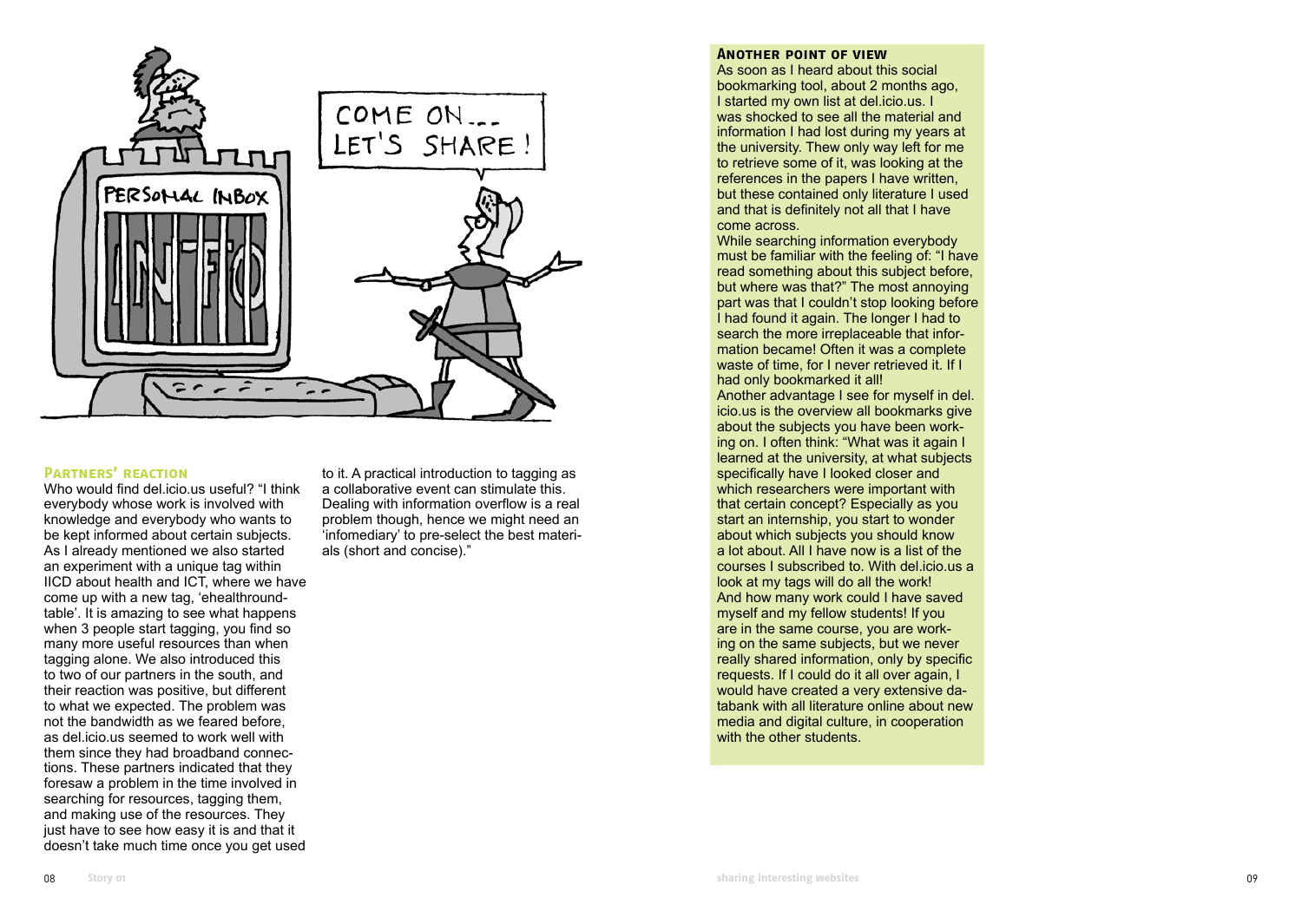## **Story 02: Communication with partners through the internet**

Interview with Gerbina van den Hurk from NIZA. (http://www.niza.nl/)

#### **What is Skype and what can you do with it?**

"With Skype you can talk to anyone, anywhere for free. Forever." The slogan leaps out at you from the Skype homepage – Skype in a nutshell. Skype is a way to make phone calls to people on the other side of the world, for free. What do you need to use it? The only thing you need is a (reliable) internet connection, a computer and a headset.

| 5 Skype™                                                                    |                        |
|-----------------------------------------------------------------------------|------------------------|
| File View Contacts Tools Call Help                                          |                        |
| Jason Wilson it's monday!                                                   | € 20.00                |
| $\bullet$ $\bullet$ $\bullet$                                               |                        |
| Add & Search a Conference                                                   |                        |
| Groups: Al Contacts                                                         | ΟC                     |
| Aaron Towels Educational leave this week<br>CA Brian O'Leary WFH - EMBD Day | ▭                      |
| Caroline Williams                                                           | $m +$                  |
| moo, says mr.frog!<br>u<br>11:23 AM (GMT+2)                                 | $\mathbf{Q}$ (keeps)   |
| Henrik Kotkas when ending a sentence -- a                                   |                        |
| Jacques Parique Phantastic Pseudology [77]                                  |                        |
| La Jeff Clarke A detrimental effect upon your                               |                        |
| John Beverage<br>Joseph Allen le chef                                       |                        |
| Kenneth Smith Hi - I am Internal Video  [3]                                 |                        |
| Enter United Kingdom phone                                                  |                        |
|                                                                             |                        |
| Online                                                                      | 7,068,442 Users Online |

#### **Free and easy**

Around 24% of the Dutch population uses Skype. Sometimes because their friends or family live far away, sometimes to cut costs. "I have been using Skype (http://www.skype.com/) for a long time and I was always amazed why no-one else used it at NIZA, my organisation. In our profession, it's ideal, because phoning partner organisations in the South is very expensive, and Skype is absolutely free. I discovered Skype through an international organisation of which I am a board member. They don't have any money, so they use Skype a lot. I wanted to introduce the programme to NIZA, but wasn't sure how to in the beginning. People thought it was a bit strange and preferred familiar means of communication. People prefer sticking to what they know. My goal was to help people find out that Skype isn't so strange at all. I'd love people to see the potential of Skype." What do you see as the potential of Skype? "Our partners are far away and it's hard to build a relationship with them when you hardly see each other and stay mainly in touch through e-mail. Skype is an easy and cost-free way of phoning. So it leaves more room for small-talk which also benefits the relationship. I think that Skype should become a standard tool in improving relationships."

## **Enthusing others**

"At one stage, one of our partners told us to start working with Skype. They used it a lot and did not understand why we didn't. This was the trigger for people at NIZA. I think they didn't want to lag behind their partners. Then, about six months ago, I gave a short demonstration of how Skype works. More demonstrations turned out to be needed, but people did start to understand it." Did you succeed in the end, and why? "I think that my informal introduction to Skype helped. Everyone could experiment freely and slowly get used to the tool. Official guidelines from the management may exert too much pressure and I don't think that's conducive to people's

attitude towards the tool. Also, the headsets are in my room. If people want to Skype, they have come to my room first to get one. This also gives them a chance to ask me questions, or for help if they have problems. I think it's very important that people feel they can turn to someone for help. NIZA is now using Skype, which I'm very happy about!" Are there any difficulties in getting started with Skype? "You need to download the application and create a user account, for which you need to invent a Skype name for yourself, and a password. An e-mail address can be added in case you lose your password. There is nothing complicated about that. If you want to use Skype, you just log in and you can talk with other people online. It's much like MSN Messenger: you need to add people to your contact list before you can start a conversation. If people aren't online much, like some partners in the south, you should set up a Skype appointment. You can easily schedule an appointment by e-mail or telephone, so you'll be sure you're both online at the right time."

#### **Better relationships with partners**

Has Skype achieved want you wanted to achieve? "Yes I think so. At least there's more room for conversations about dayto-day things which has helped improve relationships. I am now considering introducing more e-tools. Everyone's becoming familiar with Skype now and realises that there's nothing complicated about it, and that it works. Now, I'd like to introduce del.icio.us, wikis and blogs. I'll introduce them during an informal lunch, so that people don't feel pushed. I am planning to invite some people working in the development sector, who already use the tools. Then they can explain what the tools can do, and NIZA staff can focus on the tools that will work for them."

#### **Another point of view**

I used Skype for the first time on September 6. I am embarrassed to admit this, but I am used to chatting a lot with my friends over MSN and I don't have any friends or relatives living far away! My first experience was a conversation with a total of 5 people and we discussed the agenda for the e-collaboration meeting on September 20. I cannot say it went flawlessly! People 'disappeared' or only segments were heard of 2 people talking at the same time. I think we spent half the time talking about issues concerning the connection and whether we could hear each other properly. In the end these problems were solved as somebody else became initiator of the conversation and invited the rest. The computer of the person starting the conversation probably makes a difference to the quality.

All of this must sound awful, but in my opinion these problems can contribute a lot to a conversation if the intention is to improve your relationship. I couldn't stop laughing about everybody's: 'can you hear me' or 'who is gasping so loud.' Ice breakers could not be formulated any better! This also provides people with a shared story and is it easy to switch over to talk about the conditions somebody is in. For example: 'do I hear rain' or 'are you gasping so loudly because of the heat.' What I am trying to say is: the more you can talk around the specific work topic, the more you get to know one another. A common framework can be created with shared stories. A webcam can also contribute to this: An image can tell you more than a thousand words.

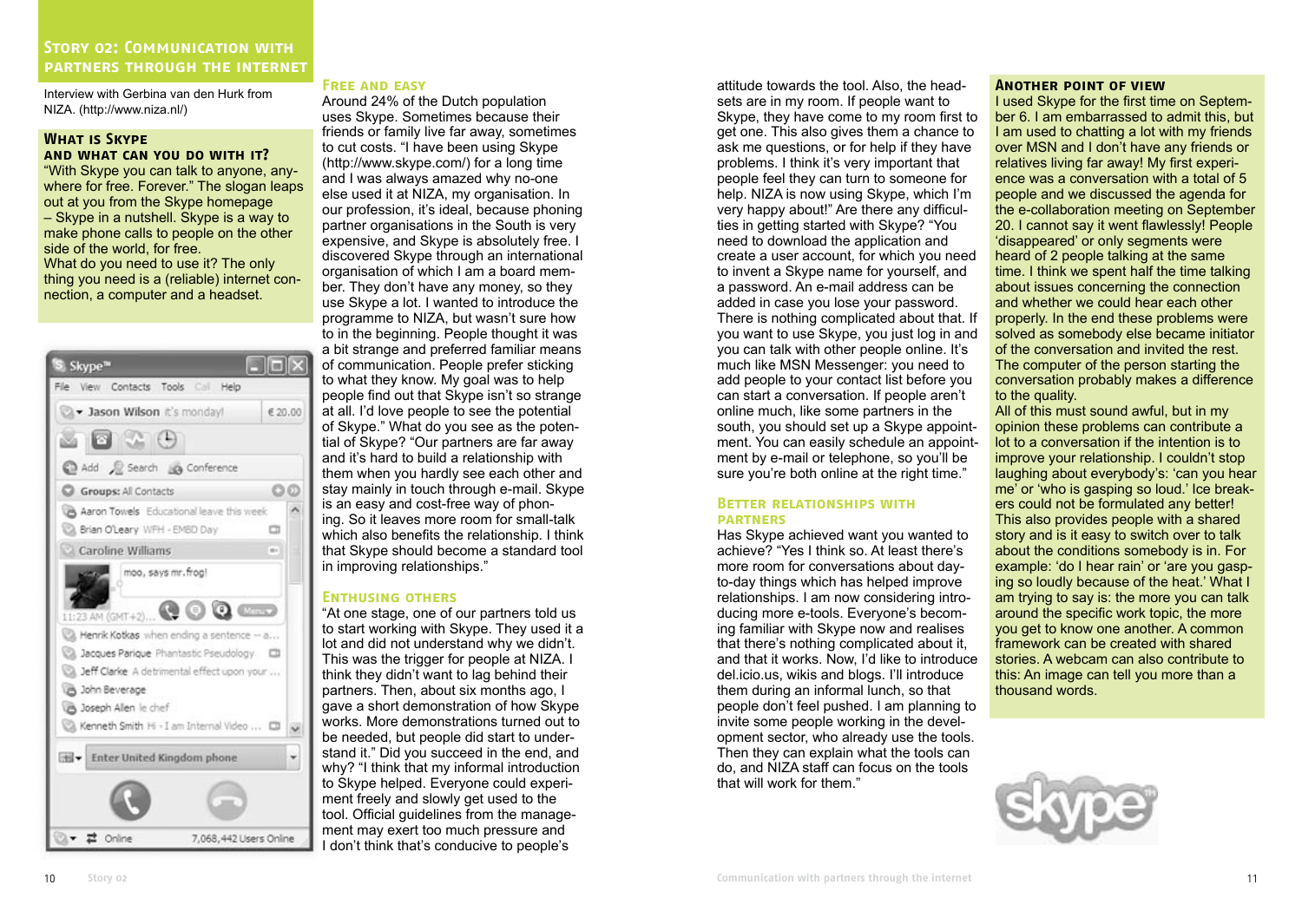## **Story 03: Sharing knowledge with and between counterparts**

Interview with Jan van Ansum from OXFAM/ NOVIB. (http://www.oxfamnovib.nl/)



#### **The KIC project**

The OXFAM-NOVIB KIC project is an international project consisting of an online portal, face-to-face meetings, virtual workshops, expert meetings and discussions. KIC stands for knowledge infrastructure with and between counterparts.

#### **The features of the online portal**

The most important features of the website include: room for online communities, document sharing and locating partner organisations. (At the partner locator.) Before entering the website you have a choice of four different languages: English, French, Spanish and Portuguese. Visitors can also access the site in a low bandwidth version the site although not all features will be accessible that way. The portal will be public, with some closed areas reserved for members only. All partners and affiliates will be granted access and interested organisations can gain access on request. The information will be kept as open as possible. All partners are provided with the option to freely upload documents. News items will be supervised by a knowledge expert to guarantee the quality. A moderator, who can give access to other people, will oversee the communities. This can be set when a new community is created: people either request access or the moderator invites people. Every member has a profile, containing information about their job description, their organisation and the field they work in. Other members online are visible and can be approached by chat or e-mail.

#### **Working together, sharing KNOWLEDGE AND FINDING EACH OTHER**

"The KIC project contains multiple components and aims to increase and stimulate the exchange of knowledge and collaboration with and between OXFAM counterparts and affiliates. The online, multi-purpose portal is part of this. (https:// www.oxfamkic.org/) It offers the option of sharing knowledge at the specialist sites by uploading documents to exchange experiences. People can collaborate online in the online communities, while the portal also provides a listing, a kind of 'yellow pages', of all partners. Access to the portal is open to all affiliates and partners; around3000 organisations in total. Visitors can also access the portal for news items and general information, but won't be able to access all parts."

#### **Learning from the experiences of others**

How did this project get started? "The idea for the project was first conceived about four years ago. It looked as though all OXFAM processes could be better regulated and our partners asked us if we could come up with a way of exchanging experiences with other partners. They saw other partners encountering similar problems and issues in their work and wanted to share their experiences. The project was eventually developed by two OXFAM affiliates and some 30 partners." How has it progressed so far? "The portal has been online since 1 July. We don't give all partners access straight away; it's still being tested at the moment. The layout can still be improved in places, and we intend to improve it gradually. Initially, we allow access the organisations which were involved in the design process. We also give them a script for entering the page so they can explore the entire portal step by step. We also make sure they receive a feedback list so they can tell us what they like, where they have difficulties or have suggestions about things to be added."

#### **PRACTICES AND THE PARTNER locator** What I like most about the portal are the

'yellow pages' and the options for sharing experiences. Can you tell me more about those? "The yellow pages are the partner locator. We're planning to register all partners, counterparts and affiliates in the system so people can locate them. Only a few are registered at present, but the list is expanding. You can search the locator by area, theme and country. There's information about each partner, its location, main themes and goals. There is a 'practices' menu where people can share experiences. This is where you can upload documents, with descriptions of experiences useful for others. We refer to these experiences as 'good, bad and new practices.' A template can also be downloaded, so they can use the right format for sharing. If a document is being uploaded, the region, theme and language of the practice must be indicated. People can search for these indicators. Each of the portal's registered users is free to upload documents, so there's never a risk of bad quality documents. A peer reviewing system for documents, and "expert reviews" will differentiate between good and lesser quality documents and practices. If the KIC team finds that too many people add irrelevant documents, authorisation for adding documents can be limited." Did you take any precautions to encourage only uploading good quality documents? "We created an option for readers to rate practices as a way of avoiding lower calibre documents. A practice is awarded a certain number of stars, depending on its value to others. This way, we hope to encourage people to only upload high quality documents. Of course we have to wait to find out if this will work."

#### **Motivate and reward**

How are you planning to motivate people to make an active use of the portal? "We will announce it in our newsletters and suggest that people check it out. We are also working on ideas for rewarding those who share the best practices. As I mentioned, we let the users of the practices judge them themselves. We're thinking about introducing a reward for 'the best practice'. Alternatively, all practices could be published in a book. We are also considering offering people an option to chat with a manager or expert. Chat is one of the portal options. You can see who is online at any time and start a conversation with them. Offering a chance to talk to people who are not normally easily accessible might attract users to the portal. Everybody also has his own profile with their name and information about where they work. We also want to use these profiles to indicate how active people have been on the site, with information on how many documents someone has uploaded, for instance."

#### **2 Months later…**

Now it's almost two months since the portal went live. Has word spread already? "No. So far only the individuals and organisations we have directly approached know of it. We're planning to send out a mailing when the holidays are over. But that's not to say we're not doing anything to publicise our portal. OGB, the OXFAM affiliate in Great Britain has field offices in the south and those people visit the partner organisations to encourage them to use online communities. They look at how their work could benefit from communities and how they could use communities to further their objectives. So we're working hard to get communities started. but so far people only find out about the portal through other people or from mentions in the e-letter." When the portal was set up, you sent feedback questionnaires to the organisations. How did those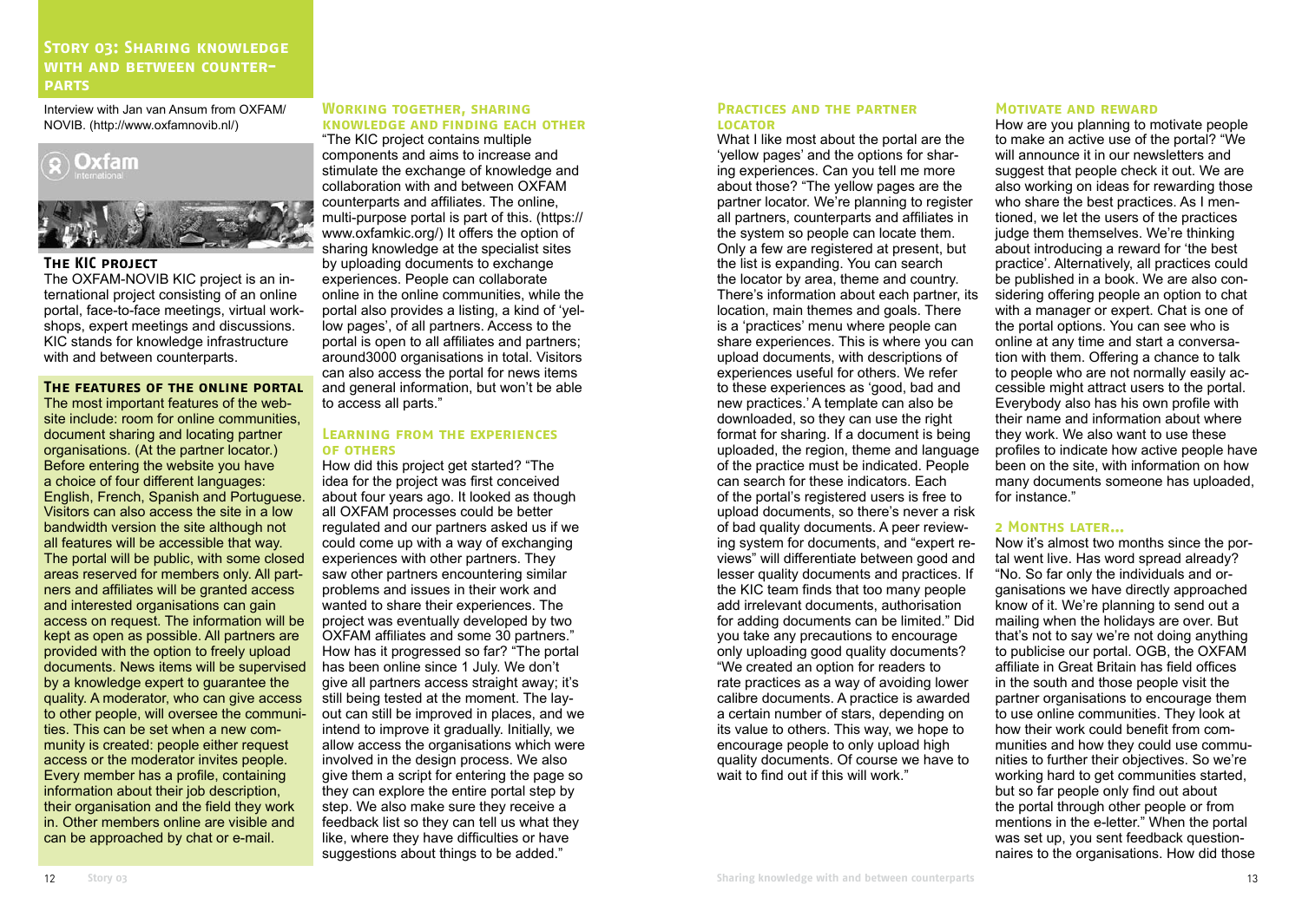people respond to the system in general? "Well, it took a bit of effort to get an initial response. We had to call people to get the forms back; finally, only about 10 were returned. . I guess they didn't have time to fill them in. The overall reaction was positive. People thought the layout was logical although they couldn't find much information relevant to their work; but that information will come from the uploaded practices."

#### **PRACTICE DOCUMENTATION**

Let's go through the features individually: how are the practices doing? Have any been added? "Yes, but mostly because some organisations were approached personally to ask whether they'd share one of their practices. People really have to be given an opportunity to document these practices properly, which requires time and effort. In the future we want to institutionalise uploading practices more, so that it will be included in job descriptions. This way we can make sure they will be given time to make them." Do you already have an example proving the benefits of the shared practices? "I know there's a keen search on for a success story so it can be shared with other organisations. There are rumours but, because people are so eager for success, they may be reading more into it than there actually is. Another problem in searching the practices is that sometimes more than one practice is contained in one document. Which is a problem for the search option, as a number of practices cover several areas,

which means they may go undiscovered and unread." Have any practices been star rated yet? "Not yet. By the way, here at OXFAM we held an in-house rating for some new regulations or approaches for the entire organisation. We hardly got any responses to that. I think the system is still too difficult. We had already planned on dividing the rating into different areas, such as the method used in the practice and the degree to which someone could apply the practice in their own work. This might make it easier to rate a practice. This will then present us with the challenge of averaging these ratings. If everyone finds a practice mediocre but it has genuinely benefited one individual's work, which consideration will weigh heaviest?"

#### **Retrieving counterparts**

And is the partner locator finished now? "Regrettably, not. It is very hard to retrieve the information about all counterparts. There's not list of them anywhere, waiting to be printed. But the difficulty we're having in collecting information on the partners proves just how useful the locator will be. We expect it to become the portal's main attraction. Unfortunately we're also having a few technical problems. The locator isn't working as we would want it to work at the moment." How's the chat function getting on? Is it already in use? "I think it will only be used if more people join the portal. We're still considering attracting people by inviting a number of experts or gurus in certain fields to go online."

#### **Another point of view**

The online portal of the KIC project contains many features and could be described as the ultimate e-collaboration tool. People can co-operate, share experiences and knowledge, retrieve information, communicate and find partners and affiliates of OXFAM/Novib. There are no features missing.

It is hard not to become overwhelmed due to the many available options In order to make the best use of it you should start by looking at your own situation. Where do the constant struggles in the process remain? What could be done more efficiently? Where is there miscommunication or a lack of information? From there you can look at the portal and choose the feature best suitable for your purpose. The many features don't have to be used all at once. The offer of so many features at once in one portal is often not recommended. Since OXFAM/Novib is such a big organization with many requirements from many different people, they have chosen to offer all of these options. It is up to the users to choose the right ones from all the options made available to them. If you are targeting a smaller group you should keep in mind that only the features necessary need to be developed. It is important that the option to add features at a later stage is kept open. E-collaboration tools must be able to grow with their users' wishes.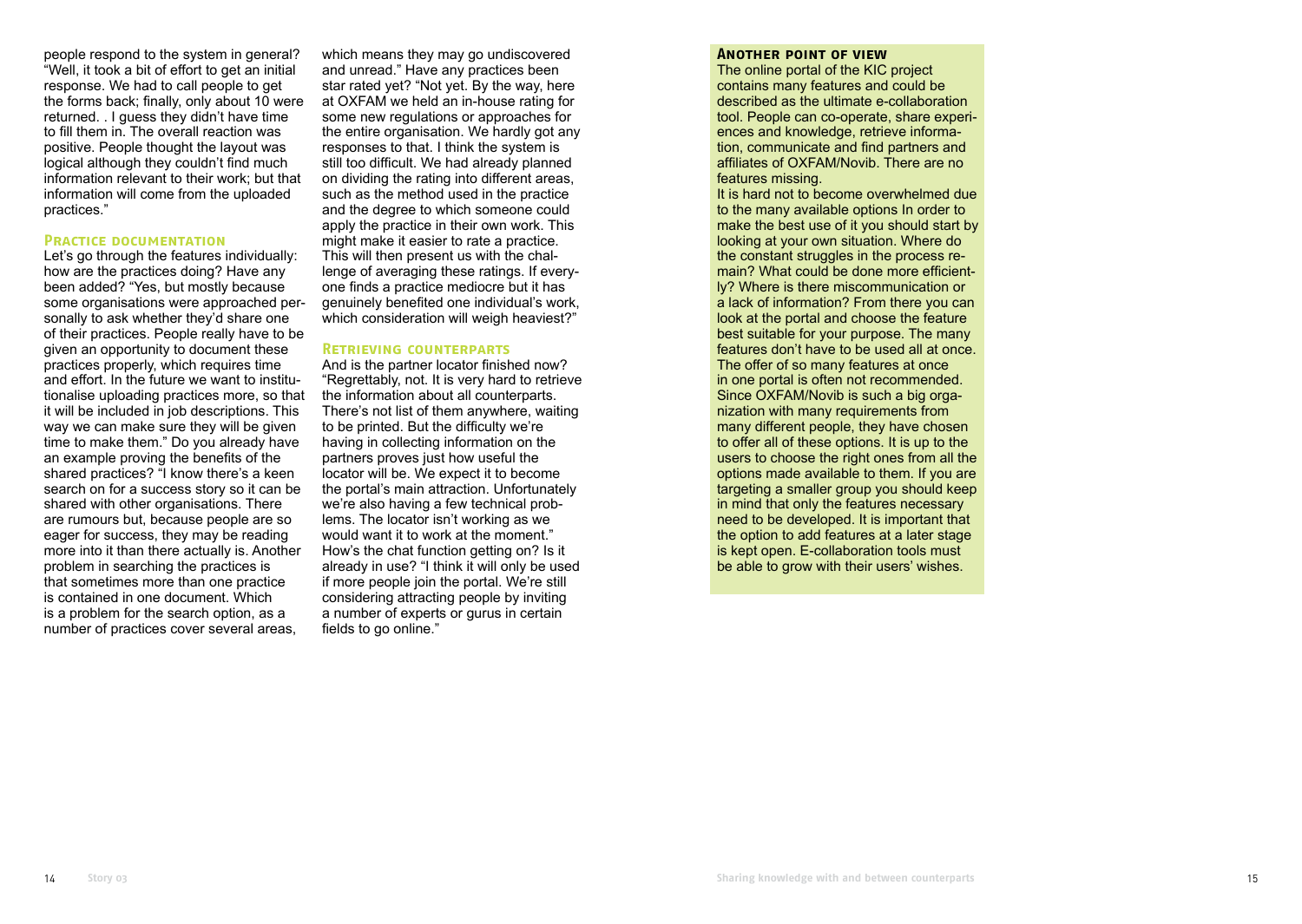## STORY OL: MEETING EACH OTHER **online**

Interview with Dorine Ruter from ETC. (http://www.etc-international.org/)

#### **The tool: Teamspeak**

Teamspeak is a software application for online meetings. The programme has to be downloaded and installed on every user's computer, and another application: the server application, has to be installed on a server. This can be on in-house server or, if that is not available, the programme can be hosted somewhere else. People need a microphone and speakers (preferably a headset) and Teamspeak is free of charge.

#### Teamspeak vs. Skype

Teamspeak is comparable with Skype. Both have the facilities to make phone calls over the internet, only with Teamspeak more people can be added to the conversation. Also with Teamspeak you can broadcast an image of who is talking and the conversation can be recorded, and a chat function is available. Participants in a conversation can also be housed in different 'rooms.' This makes it possible to split the group during a discussion, so smaller groups can talk things over separately, or to hold different meetings at the same time. Teamspeak seems to work better at low bandwidth than Skype, although the quality of the sound can be reduced.

#### **Meeting at a distance**

"Over a year ago the programme committee of RUAF (Resource Centres for Urban Agriculture and Food Security - www. ruaf.org) came to me with the question whether I knew a tool that would make it possible to conduct a meeting over the internet. The group consists of about 10 people and they are spread over different countries across all continents, i.e Peru, China, Senegal. The programme committee has one face-to-face meeting each year, during which members exchange information regarding the progress in their region and the problems they encounter and talk about how to continue the work in the coming year. There was a need, however, to meet on a more regular basis to share successes and exchange and discuss how to address problems that occured. Additional online meetings will fulfil this need, but have some practical advantages over additional face-to-face meetings: participants only have to be available during the meeting (a few hours) and there are no costs involved such as flight tickets and accommodation. The regular and informal character of the online meetings should support more exchange and closer links between the various resource centres."

#### **The quest**

How did you handle this question? "I started trying out different options (MSN Messenger, Netmeeting, Skype). We used MSN messenger for our first meeting for example, but the (fast) typing turned out to be difficult. Besides that, chatty conversations can become chaotic really fast if everybody replies to the same message. You get double messages where both say the same thing and can lose the overview really quickly. Thirdly some participants preferred a tool that supported synchronous conversation with sound. This would be closer to a real meeting. I also tried using Skype, but at that time

Skype only allowed a maximum number of 5 people for conference calls and that

#### wasn't enough.

Eventually I received a reference to Teamspeak. (http://www.goteamspeak.com/) Teamspeak is a tool that is used a lot in the gaming world, but it seemed perfect for the purpose of the programme committee. It provides the opportunity to actually speak with more people at the same time over the internet and that was just what I was looking for!"

## **Downloading and log in**

"In order to use Teamspeak, you need a client application for each member and one server application. Here at ETC we didn't want to deal with the technical implications of hosting the server application on our own server, so we decided to let the application be hosted somewhere else. We chose a provider experienced in hosting Teamspeak. This costs us only a few euros a month.

The people that want to participate in a meeting need to download and install a client application. This application is rather large in size (5.59 MB), so in areas with low bandwidth this can take a while. A backup plan was to send the application - downloaded by us - on a CD-ROM. However, all participants managed to download the application directly." All

this sounds pretty complicated. "Oh no, that really shouldn't stop you from using the application! Software installation is something that always needs to be done, whether you are using Skype or MSN or Teamspeak. After that, the use is fairly simple.

If you want, you can try the software first from the Teamspeak website. You only have to download the client application and than you can use the Teamspeak server. All the information you need is provided by Teamspeak." What information do you need to set up Teamspeak for your group? "Participants need the usual login name and password to connect to the server address. They also need the direct number of the server, a so called IP address.

To help people set up and use the software I wrote down a step-by-step description for the participants, which contains all the data people need, (including the login and IP address) and exactly what they need to do to take part in a meeting. Even the simplest steps are mentioned in this document, since that's were things usually go wrong (e.g. Make sure you have a headset, Check that the volume on your computer switched on). It happened to me once that I had been testing someone's

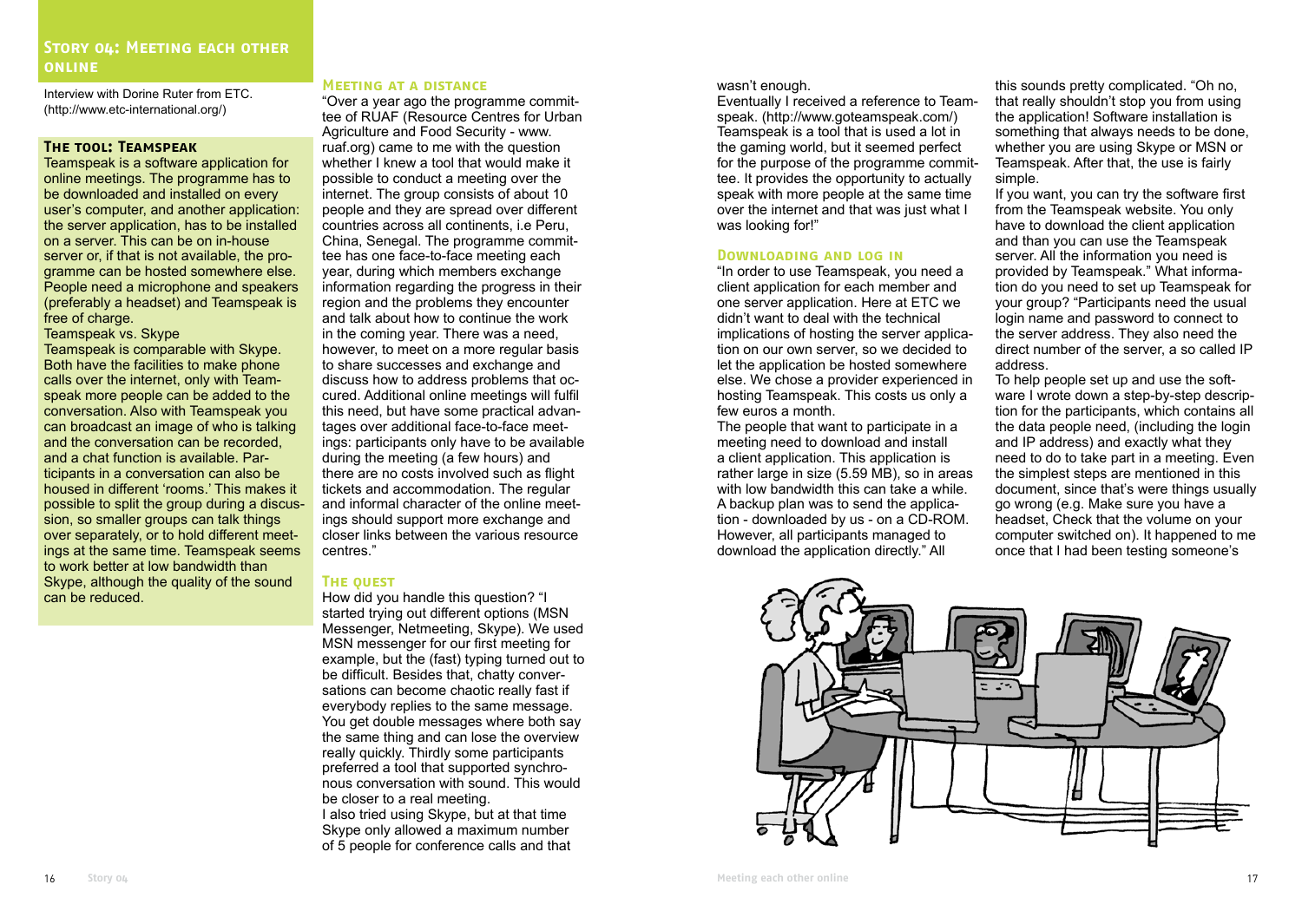connection and equipment over and over again, because he couldn't get any sound. It turned out that the volume of his computer was switched off!"

#### **Testing and preparing**

Do you encounter a lot of technical problems? "No, not really. I always make sure to implement some testing time for each of the participants, about a week before the meeting will take place. New members that join a meeting for the first time need to download the application or sometimes the computer settings, which makes a firewall stand in the way, are changed. These kinds of things are still fixable at that moment.

Besides that, we ask the participants to be online 15 minutes before a meeting starts, to have a last minute check and solve some the last problems, like a volume button that is switched off. During the meeting I am reachable by MSN, Skype and regular phone in case somebody encounters problems." All this sounds like there is really a need for technical backup. "It can come in handy if somebody, who's not taking part in the meeting itself, is around for technical assistance, so the meeting facilitator can concentrate on the actual conversation. Technical backup is not absolutely always necessary. If you just want to talk to someone or with a few people, all you have to do is login and start the meeting. But with the meetings I support, there are around 10 people involved and it already takes a lot of effort to find a date and time that everybody is available. So if you have found a moment that all can take part in a conference call, you want the meeting to go flawless."

#### **Sharing problems more easily**

What is your experience with online meetings so far? "We have conducted a meeting with Teamspeak about three times now and the people involved are very pleased with the process and the tool. They just wanted to consult each other more often and now they can with the use of Teamspeak. People can come forward more easily with their smaller problems, because of the informality in comparison with the annual meeting. Naturally meeting over the internet (and especially meeting over low bandwidth and without visual contact) is not the same as meeting physically. Some aspects during the meeting must be kept an eye on more carefully. For example, you need to make sure the background noise is as little as possible. Teamspeak provides a 'Push to talk' mode. When somebody wants to activate his microphone in order to talk, they must press a keyboard button. When not speaking, he/she leaves the microphone muted. This reduces the noise input from those participants that are listening. This feature also visualises who exactly is talking, since you cannot always recognize someone's voice when it's digitalized. Also you have to find a way to make sure not everyone speaks at the same time. When meeting without visual contact, all cues for when to speak and when not to, are missing. When using the 'talk button', a green dot appears before the participant's name. You can use this feature to give notice when you would like to say something, a bit like raising a hand if you have a question. This prevents people from talking at the same moment and helps the facilitator keep an eye on who

would like to contribute. Still, if you want to you can talk simultaneously of course. A minor disadvantage of Teamspeak is I think the way the chat function works. To use that you have access a menu by mouse, so it doesn't work very well while talking. If it did, like with Skype where you can talk and chat at the same time, the chat function can be used to take the minutes. Everybody can than briefly enter what they have been talking about." Do the conversations run smoothly? "Yes that is going really well. The goal is to share your experiences and problems, so people tell their story and others respond to that.

#### **See the team while you speak**

Is there a future with Teamspeak at ETC? "I think we just continue to use it at the meetings, because it works really well for our purpose. We'll be on the lookout for low bandwidth conference software with webcam functionalities, though, since we believe this would help connecting and sharing during the online meetings."

#### **Another point of view**

Server application… Client Application… Hosts… Technical difficulties? No, just a way to talk to a few people at the same time, without submitting a conference call at KPN. I tried Teamspeak myself. It is really easy. The only question to me seemed: when will I be using Skype and when will I use an application like Teamspeak? A lot of people are familiar these days with Skype, or have at least heard of it. The main reason Dorine choose to try Teamspeak was because more people could be added to the conversation. I see several reasons for trying out Teamspeak:

• With Teamspeak it is much easier to take turns. If a discussion leader is missing or if there is a very large group, it provides a very clear view of who wants to talk next. The green dot that lightens when people want to speak. At Skype the only option to make this known is by just starting to talk.

• A second reason for trying out Teamspeak is when you encounter regular problems with quality. If Skype does not deliver the quality you need, it is hardly any trouble to check if this will be any better with Teamspeak.

• A final reason could also be that you just want to compare different applications for yourself without blindly choosing the one best known. (Skype.)

• A reason not to try Teamspeak is if you really cannot see any value the application might add. For example, if Skype works very well and you don't have large meetings over the internet. You can only tell for sure after you tried it out!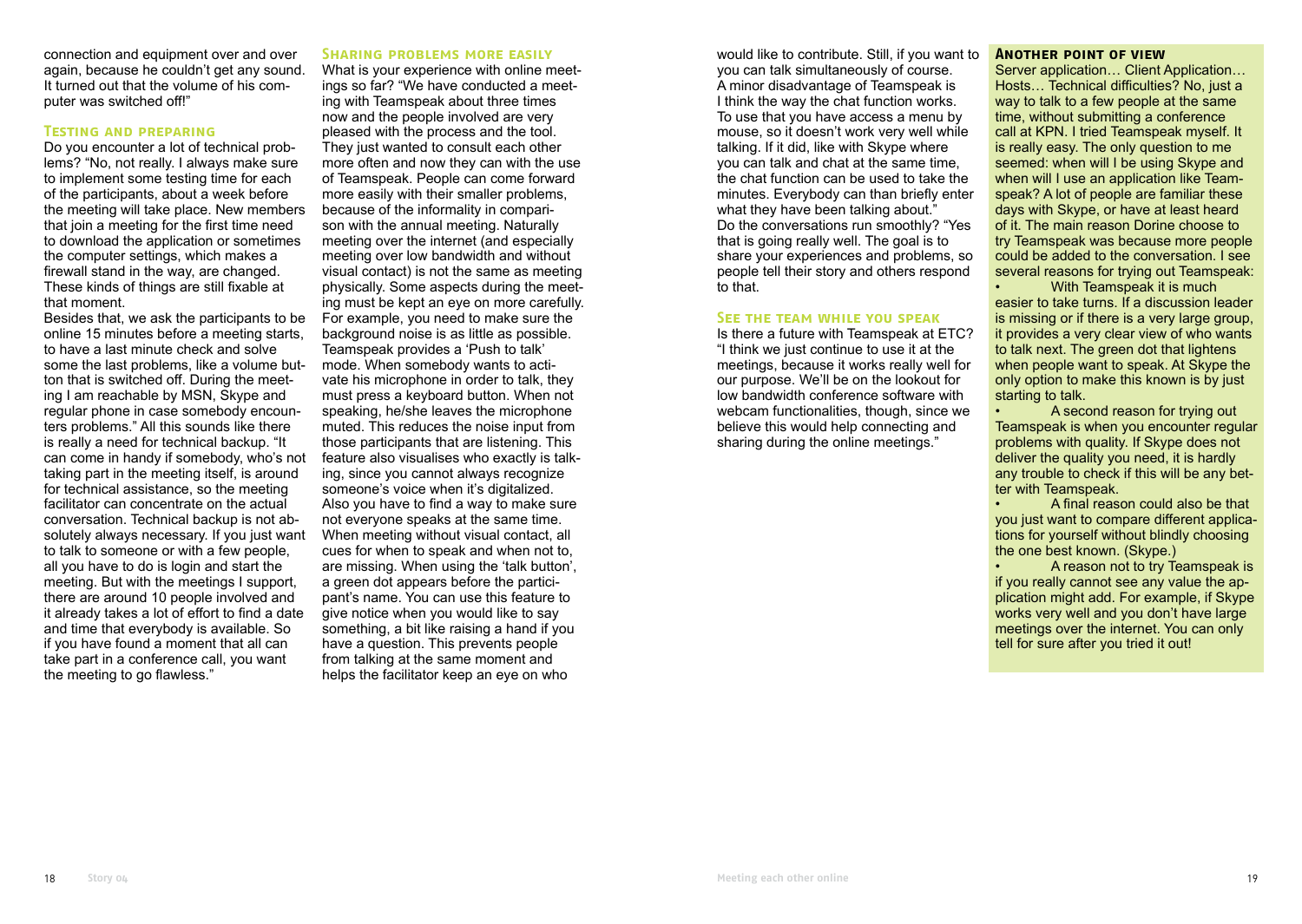Interview with Mirjam Schaap from Wageningen International. (http://www.wur.nl/)

## **What is it that you use?**

Wageningen International uses an e-learning platform, which is defined and maintained using a Content Management System (CMS)

#### **What are the main options of the CMS?**

Courses websites can be easily defined, developed and maintained. The system contains multiple websites, a library and there is a link to a discussion forum. Groups of course participants can be given special rights in the system.

| Change password    |                              |
|--------------------|------------------------------|
| View my profile    |                              |
| Edit profile       |                              |
| Edit this page.    |                              |
|                    | Add a new resource           |
|                    | CMS help & manual            |
| Manage this site   |                              |
| Edit site settings |                              |
|                    | Edit page related resources. |
|                    | Show public resources        |
|                    | Show private resources       |
|                    | Show backoffice resources    |
|                    | Show errornous resources     |

#### **Meeting place**

"I work in the Capacity Development and Institutional Change Programme. (http://www.wi.wur.nl/UK/services/Cap acity+Development+at+Wageningen+ UR/CDIC+Programme/)I am one of the administrators of the CMS we use. We started to design this system about 4 years ago. We have different websites for the courses we provide and we were looking for a place to manage all these. We decided to design our own system, because we couldn't find any application that conformed to our needs. We have a lot of clients abroad and not all these people have access to the internet. Therefore we were looking for a system with the option to place selected contents of a website on a CD-ROM." What are the features of the CMS? "There are about 35 websites inside the CMS now and each website has a library. People can keep their own library bookmarks inside the system and they can place a profile with a photograph of themselves. The contents of the profile can be adjusted per website. That way people can see who else is taking part in the course. The website developed using the CMS is the meeting place for the course and contains all information about the course. Course participants can upload information to the website. A while ago we also developed a discussion forum or actually we made a link to a forum, which is not integrated into the CMS." Proud of what you made How do people respond to the system? "It is all very simple and website owners – often course leaders- find their ways quickly and easily. Besides that we have an extensive manual to the CMS. From feedback from our participants we got the impression that people like the fact that there is a place which contains all their

work. It makes people proud to see what they have done. It gives a sense of: 'Look! This is what I made.' The forum isn't used extensively yet. The idea behind it was that people could stay in touch and support one another after the course. During

the course a plan of action is created and the participants are supposed to put this plan into action in their work situation, after the course. The forum would then be the place to talk about the difficulties or problems people come across. They can consult each other and support one another. Unfortunately, when the forum is not moderated, people do not use the forum a lot."

## **Integrating the forum with the course**

Have you taken steps to encourage people to use the forum? "Yes, we have tried a couple of things. What we want is that people don't consider the course to be finished after the weeks or months in Wageningen. We want people to consider the face-to-face course to be a part of a learning process of several months. The discussions on the e-forum are another part of the learning process. Right now the participants meet at the beginning of the course and the forum will be brought into use later on. What we hear is that people find it difficult to change from the relatively easy way of communicating at a faceto-face course, to the more complicated contact at the forum. This is why we want people to be already active on the forum, before the course takes place, but this is very difficult. Also we will put more effort in moderating the forum. We are also considering implementing a buddy system in the future. Every participant gets linked to another participant for feedback and support. They should then use the forum to keep each other posted.

We also noticed that calling upon the expertise of the forum participants works to increase the activity on the forum. We posted on the forum that we are working on another similar course and that we would like their input. More reactions came through than normal, but that

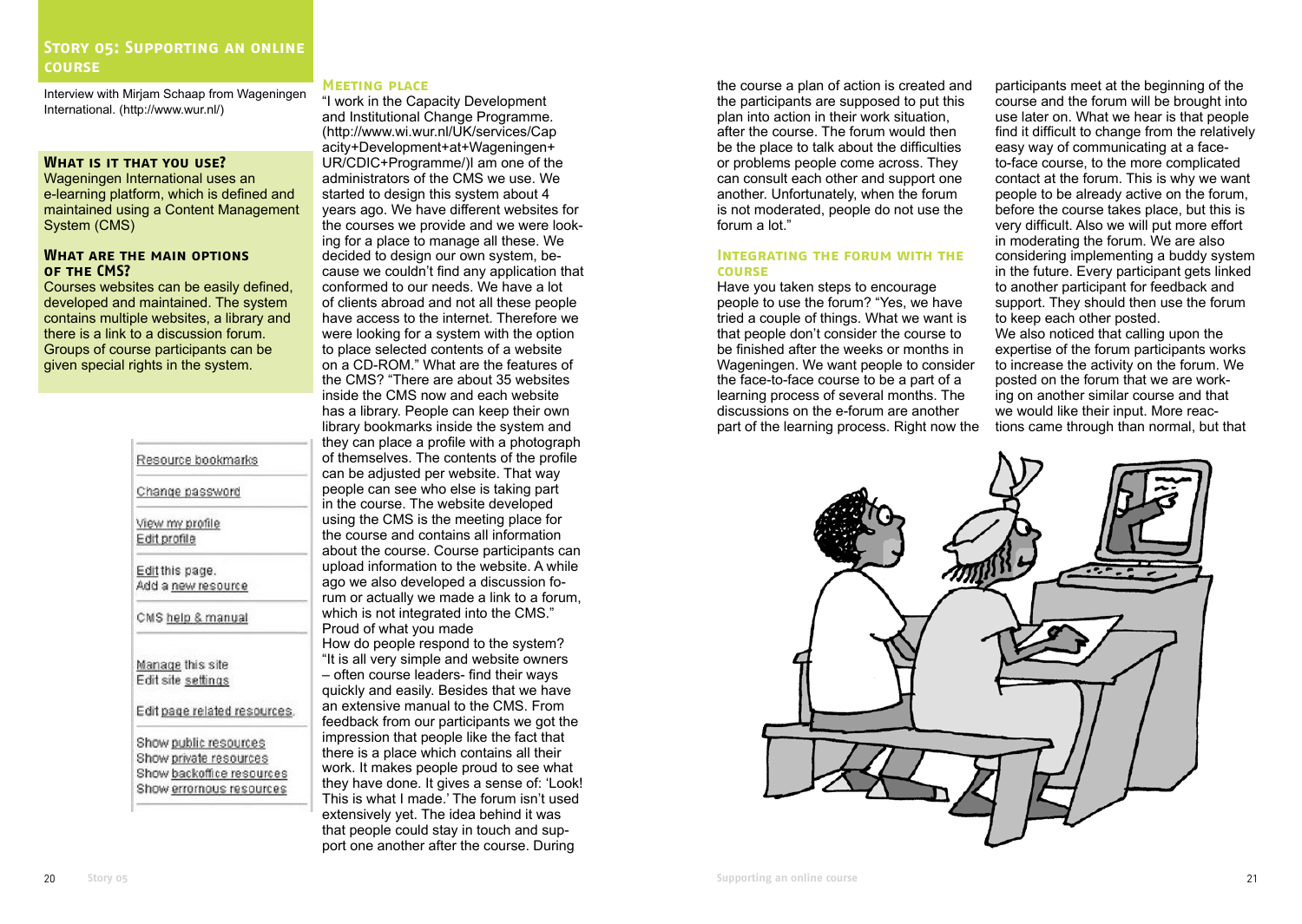doesn't work for everyone."

Is the forum the only option for interactivity? "We are currently looking for a chat application, which we can integrate into the CMS. We want to use an open source application, but the problem so far is that for most of the chat application to work, people have to download big files. But we want to keep the tools which support the online learning as light as possible. Downloading big files doesn't fit into keeping the use of the system accessible for people with slow internet connections. So we are still looking."

#### **Content management**

What are the most important features of the system for your purposes? "The fact that content from the different websites the CMS manages is very easily transferable or shared with another website is very useful to us. Subjects or courses are often alike or share similar backgrounds and with the CMS we don't have to create the same content twice. The most important benefit of the system though is that the content can very easily be taken and viewed offline. You can mark the different things you want to place on a CD and it is taken care of. This way we can distribute the information very easily to people without internet access and document the information. This was also the main reason why we chose to create our own system. The forum we selected to use also has an advantage: you can choose whether you want to receive the posts made in your e-mail box, like at D-groups,

or you can go to the website and check them there. If you receive them in your mailbox, you can also reply by e-mail, and you can also start a new topic by sending an e-mail. If you post something at the forum you can also add an attachment, but to keep the e-mails small, you will not receive the attachment in your e-mail box. Instead it gives a notice quoting the size of the file, so you can go view it online. These attachments can be viewed linked to the forum posts, but they are also listed in a small library."

## **Basic**

Are there any future plans for the CMS? "Well, we are looking for a chat function, as I have already mentioned, but you have to be careful not wanting too much. We encountered that with the forum and the library for the attachments. With every new feature you start to see a lot of other options to add and most of them don't even require a lot of work. We want to keep the CMS as simple as possible. The system now works well with low bandwidth and we want to keep it that way."

#### **Tools should be used**

"The major challenge is to increase the use of the tools to support learning processes in our courses and projects. It is not the tools themselves that are important. We are now working on the pedagogy of our blended learning, and try to put more effort in facilitating and moderating e-collaboration. Also we plan to develop short bits of e-content which can be used for self-paced learning."

#### **Another point of view**

The advantage of building an application yourself is the control. You can decide yourself what you want to adjust or add. The downside is that you have to do the adding and adjusting yourself. Nowadays many applications are available to choose from.

The added forum is a clear example of a feature that is not specifically developed for a clear use or need from the participants. The problems of the low number of visitors are due to the fact that the participants of the course do not need the forum at the moment to finish the course. Once a need is created, for instance, like the initiative to make couples and let them support each other, people will start using it themselves. This also explains why asking for somebody's skills only works half the time. People reply if they want to show what they know or just want to be helpful. There is nothing more in there for them, so they will only do this if they have the time and can bring the effort. You can also approach this from another point of view. Since the forum isn't used there is no real use for it, so why do you want people starting to use it? It is a choice you have to make: do you consider the process as an important stimulating feature or can you accept that the forum is not used?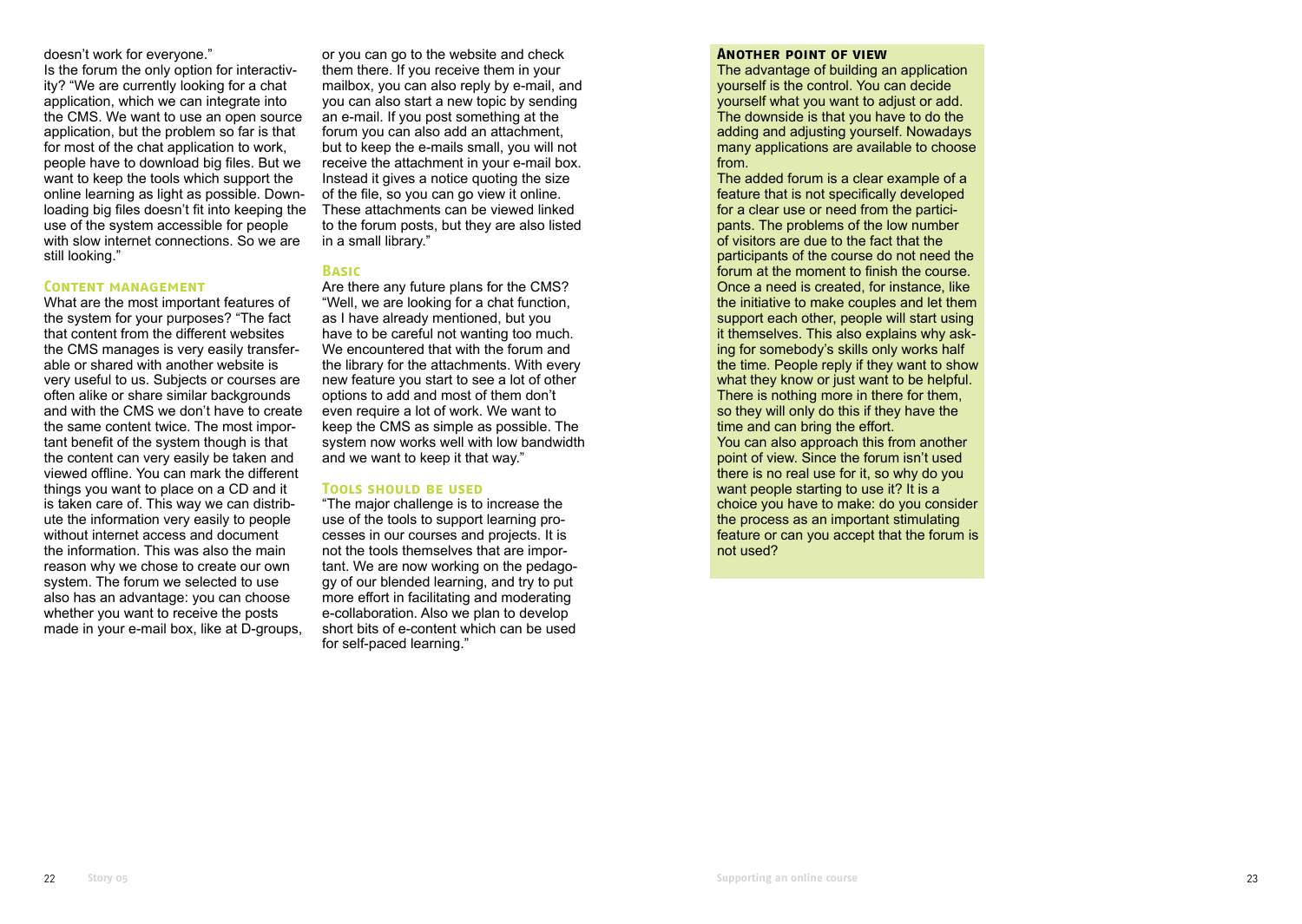## **Story 06: Setting up an online database**

Interview with Jan de Vries and Dave Hardy from HOM. (http://www.hom.nl/)

#### Human Rights Impact Resource Centre

## **What is the HRIA Centre?**

The HRIA Centre (http://www.humanrightsimpact.org/) is an interactive resource centre. It is based on a content management system (CMS) and should become a platform for the exchange and retrieval of information and knowledge on Human Rights Impact Assessment.

#### **What can you do at the centre?**

At the moment the centre is accessible to everybody in need for information about Human Rights Impact Assessment. Core information can be searched in four different areas. There is an explanation of the 8 steps for a cyclical approach towards policy development and project management, developed by HOM with material about these steps. A collection of instruments for approaching HRIA is available. There are also case studies about the subject and, finally, information on organisations working in human rights impact assessment, news on the issue and interesting links.

#### **What do you need to get there?** The centre is set up in such a way that

everybody should have access to it. All you need is an internet connection.

#### **Information supply**

"We came to the conclusion that there was a wealth of information on Human Rights Impact Assessment, the subject we are currently working on. However, the problem with most information is that it is targeted at a specific audience and not presented under the umbrella of human rights impact assessment, and other people have difficulty retrieving it. We wanted to create a simple, easily accessible system so people could find all this information concentrated in one place. It provides general information, like the definition of Human Rights Impact Assessment, plus tools and instruments that people can apply. About a year ago, working with a freelance consultant and a web developer we've worked with before, we started to shape the tool. We began with a questionnaire to get an accurate needs assessment and circulated it among 150 stakeholders; we received around 60 responses. We then proceeded with the outcomes. After a few months we developed a beta-release of the system that identified a number of problems, which were solved with the official release." What were your starting points? "The system had to be easy to use and clearly structured, because a wide range of people had be able to work with it. Because the system is available to people all over the world, the

## Ohome

**O** about the HRIRC **O**about HRIA **CHOM** and HRIA OHRIA conference 2006

**OHRIA** steps **OHRIA** instruments **OHRIA** tools **OHRIA** case studies

**O**publications Oorganisations system had to be technically accessible. And accessible for those who are colour blind. It was also important to design the site so that the layout wouldn't be affected by changing the size of the text in your internet browser. This isn't always the case in all regular websites: the text size often doesn't change at all. The site is English language only, although some documents will also be in other languages. We considered a multi-lingual site, but the centre will probably hold information on topics covered by the larger organisations, and we assumed that English would be sufficiently established as the principal language there. But although the system is English language at the moment, we may well make it available in other languages in the future."

#### **Taking it step by step**

"In the end, it took us a year to set up the centre. This is pretty fast! We use an iterative approach though. At the moment the centre is mostly a database for information retrieval. The site has now been online for a week and we are still working on approaching people and networks about the centre. We won't expand the features until our system has become more widely known. We will eventually develop a login section giving people the opportunity to upload their own documents. At the moment, only HOM has this authorisation. From then on we will fulfil a more managing part in the project. We also want to be able to provide online education modules and workshops."

#### **Yahoo Messenger and Groups**

Do you use any other e-tools in your work? "I also use Yahoo Messenger to keep in contact with our partners in Asia. They are actually more used to tools of this kind than we are. They conduct a meeting at a scheduled time once a week, when everybody makes sure to be online so they can all take part. It seems like an ideal situation to me. In the Netherlands, it sometimes seems as though people

prefer e-mail. The technology is available, but people can't seem to find the time to get round to using it. I also used a Yahoo group once in a project, as a free alternative to a D-group. The only difficulty is that every participant has to create a Yahoo account and a Yahoo e-mail address. And there's a good chance you'll be flooded with spam. Besides the Yahoo group I also used Writerly once with someone in Italy. It's an application that helps you to work on a document with others. It's very effective for the draft version, but when completing the final document it's best to split it up. With Writely, it's hard getting a good layout." How do you think e-collaboration can benefit (Dutch) NGOs? "I think work can be done in a more effective way but, as I already said, too little of the available options are used. You really need to invest some time in getting to know new technology. I also came across the downside of the internet once at a conference. At the break, half the people headed for the library to check their e-mail and search for information. They seemed to have forgotten the value of exchanging ideas with the rest of the conference-goers. People may be drawn too easily to their computer screen nowadays."

#### **Another point of view**

There are two ways of collecting information: collect the documents, or collect the places where you can retrieve the documents. The HRIA centre focuses on the first and del.icio.us is an example of the second approach. The way the centre has come into existence is an example of thinking from practice: A missing link was discovered and from there the design of a solution began. A question asked with a portal like the HRIA centre is: how open should it be? The more open, the more freedom visitors will have and the less work there is to HOM itself. A danger is that the overview and the structure and quality will get lost.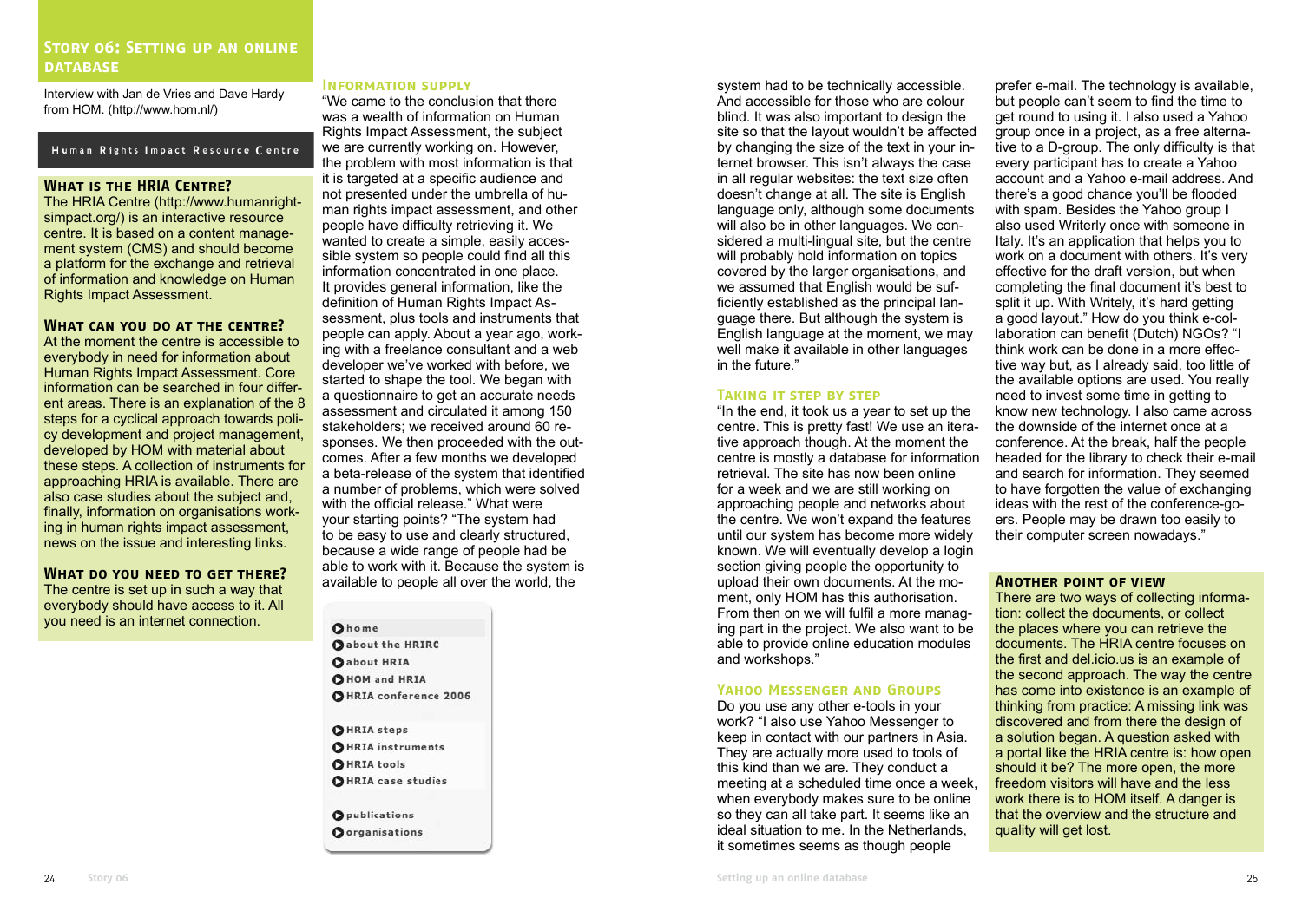Interview with Hanneke Spaans from MDF. (http://www.mdf.nl/)

#### **What is Claroline?**

Claroline is an open source e-learning environment, where workshops can be shaped and participants supervised. What are the features of Claroline? You can set out instructions or assignments, keep a schedule. Claroline contains a knowledge bank, forum and a chat application.

#### **What do you need?**

It is open source, so free of charge and a server application has to be installed on a server, either in-house or hosted elsewhere. High bandwidth is not necessary as the application is kept very simple.

#### **Exchanging information and guiding students**

"MDF is a management training and consultancy bureau for enhancing management capacities of professionals and organisations in the development sector. We offer individual trajectories to people in the development sector, but also stimulate mutual collaboration. About two years ago the need emerged for an e-collaboration platform. We first started to look what our needs were. We wanted the students to be able to make an online portfolio and to exchange information and we wanted to be able to give the students assignments, instructions and exercises. We started looking at different types of open source software, but soon came across Claroline. A member of the team had good experiences with this tool and it offered all features we were looking for. An added bonus was the fact that the application didn't require high bandwidth. At low bandwidths the platform is very easily accessible as well."

 $\equiv$  Course description **图 Agenda** 国 Announcements **Cocuments and Links**  $\n *E X er C is es S*$ • Learning Path **Resignments EForums P** Groups **Q** Users 圖Chat Wiki

#### **Portfolio**

What is the main use of Claroline for MDF? "Claroline is mainly used by the student to create a portfolio. In the International Advisory Trail we work with competencies: Students need to make clear which competencies they already possess, in order to create an individual trajectory for the ones they need to master. They need to be able to prove the competencies they say they already have, and that forms part of the portfolio. Documents can be uploaded here, such as word documents, excel sheets, powerpoint presentations and PDF-files by students and coaches. Unfortunately pictures, movies or sound files are not possible in the version we are currently using. These may have been added to later versions, but we are having problems with the upgrade. An advantage of Claroline, in comparison with for example D-groups, is that students can make their own categories in the files they upload. They can create folders and place the documents there. Subsequently it's easy to change the location of the documents from one folder to another."

#### **SUBDIVISION**

How is Claroline subdivided? "You start at a general website and after logging in you get access to your own section. Every student has their own space on Claroline.

which they mostly use to upload their portfolio. Only the student and the coach assigned to the student have access to this space. The coach and student meet face-to-face at least once, which I think is essential for maintaining a good relationship in the future. A degree of trust has to be established between them and that doesn't happen very well online. Furthermore, our system on Claroline offers websites specifically devoted to the different competencies, which only the coaches can access. Here the coaches can find examples of assignments to give to their students. Also bookmarks and literature concerning the competency are available in that section." Do the coach and the student have any contact through Claroline? "No, they mostly use the telephone or e-mail. I would like to see that happening more though, because it is an easy way to keep up correspondence and store it somewhere central. Right now all discussions are stored in individual e-mail boxes and that can be awkward, especially if the coach is replaced for whatever reason. It can be difficult for the replacement to find a good overview of what has been discussed."

#### **Start-up and experience**

Do you explain anything about Claroline to the students or provide them with a manual? "We only send them a small document, where we briefly explain what the intention is behind using of Claroline and what the application is all about. This isn't a big deal. It's more like a preparation, so they know what will be next. Claroline does have a very extensive manual with a separate one for students. This manual can be downloaded by the student if the need arises. Claroline is mostly self-explanatory. The biggest disadvantage is the bugs. For instance, the forum doesn't work properly. A warning pops up when you try and make a post, so we've had to shut the forum down. However, that is also one of the great advantages of Caroline: All features can be easily activated

or de-activated, so you can just show the students and the coaches what they only really need. If you just want to make use of the calendar for instance, you can just turn of the rest. It's a pity that the students don't make more use of the application. I think this is partly due to the bugs. Students upload their portfolio, but other activity is very low. We're working on integrating Claroline with our website. We will then make use of the more recent version of Claroline and hopefully the bugs will be resolved by then." So the forum is closed, but are there any more options for information exchange or communication? Like a chat-room feature? "There is an option to chat, now you mention it, but I've never tried it before. Let's try it out right now. There is a message there already, but it only shows the time and there's no date. I guess somebody has wanted to try it out before. As an administrator I can delete the message. Let's make a new one as a normal user. The text I type is displayed nicely and there is also an option to save the conversation. Oh, that's nice: A document with what I just have been typing appears in my document section. We'll have to remember this."

#### **Skype**

"Skype has been used here at MDF for a while. My colleagues got very enthusiastic about it as soon as they heard about the application and everybody started to use Skype. But what happened was that the in-house network was becoming very slow because of this. So, the IT section then told us not to use it any more. I've just received an e-mail this morning. They have set up a separate computer room to use tools like Skype and MSN. They've connected them to a separate server, so the network won't suffer any more. I've still to go and check it out, but I think it's very positive they have created this opportunity."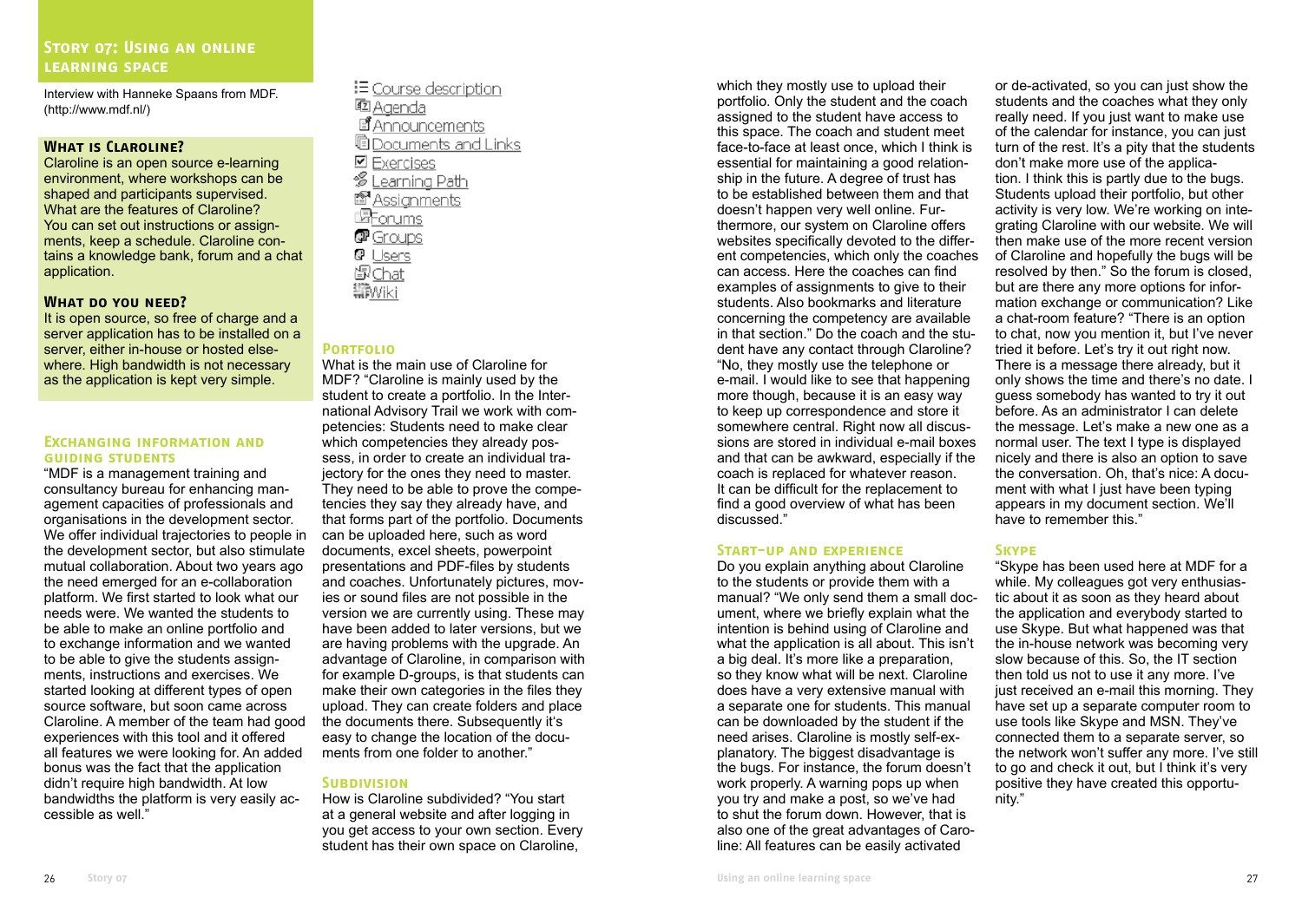## **Story 8: The intranet as an information resource**

Interview with Aad Steenhorst from the Red Cross. (http://www.rodekruis.nl/)

The intranet (http://intranet.rodekruis.nl/ login.jsp) at the Red Cross provides news and information to their employees and volunteers. It is closed for people outside the organisation.

Het Nederlandse **Rode Kruis** Welkom bij het intranet van het Nederlandse Rode Kruis. Gebruikersnaam

| Wachtwoord |
|------------|
|            |
| Inloggen   |
|            |

#### **Digital comfort**

"At a certain point in time it just becomes clear that you need to switch to digital ways of communicating and that happened at The Red Cross over two years ago. Digital information is easier to distribute and store. More and more of our volunteers also have e-mail addresses, so it made sense to use the internet more. Moreover it can be very convenient to have a collection of news and information that every professional and volunteer has access to. In the past when somebody, say a volunteer or somebody else, phoned up with a question, he would have been referred about five times: Nobody wanted to take the responsibility for answering. In 1999 the service bureau was set up to overcome this problem. Since then 95% of the questions can be answered right away. In 2006, the intranet now seems a very good medium to store all information, so that we can also refer to that and also where people themselves can find the information they need." So the intranet has arisen from the need to go digital. What can be found and done on the intranet? "There is a news section, a calendar and

a place for document sharing. Those are the most important features. People have access to it from home, they just need to login. Naturally the volunteers and the professionals don't get the same access. Certain parts are disabled for the volunteers. We have different subjects on the site, which can be divided into staff information and the activities of the Red Cross. Staff information is only accessible to the professionals. The intranet can best be seen as a databank on everything concerning the Red Cross and is aimed at professionals and volunteers. One of the goals we wanted to achieve was that everybody could have access to information at their own time and place."

## **Realization**

How did you get started from the identifying the need to arriving at a digital resource?

"We approached a company to design a system for us. I don't know very much about that, but they set it up for us. When we received the system, it seemed to me like we didn't really know what we had bought. We had to figure it out when we got it and could start trying out the options. There has been a team responsible for the intranet set-up: team intranet. There are people from communications and the ICT department, for instance, in that team." Is the intranet well set-up in your opinion? "The intranet offers great advantages and opportunities. I just think there's hasn't been enough thought gone into the people responsible for providing the content. There are web editors assigned to different parts of the content. The only problem is that these people are not given any extra time besides their normal duties. They are supposed to provide information for the intranet alongside what they have always done and that has proved to be problematical. You can see some parts of the intranet are quite active and up-to-date. It really depends on the time people have on their hands and how much they're motivated to make the effort.



The front page of the intranet is currently not really up-to-date. For instance, some news items should have been posted in the second column. Currently it is empty. The problem is that a date is attached to the news and when it becomes too old it is sent to the archives. You can still find some news there, but it is not a really an inviting place to visit when empty spaces appear."

## **Information attracts people**

What are the responses to the intranet? "Everybody was very positive in the beginning, although there were some login issues at that time. Fortunately these have been resolved now. The greatest obstacle now is the content. That should be kept up-to-date and refreshed regularly. The web editors need to be encouraged, one way or another." How do you think this can be accomplished? "Perhaps mentioning the importance of the contents in the newsletter would help or maybe when we can maintain statistics of every page. If a lot of people visit a certain area of the intranet, these positive responses can encourage you to invest more time, because you don't want people to get disappointed with the information available. If on the

other hand relatively few people visit, you might possibly like to attract more visitors, because you don't want to lag behind the other editors."

#### **Basics come before greatness**

What kind of future do you envisage for the intranet? "I always say: Better have a living dwarf than a dead dinosaur! The basics must be taken care of. Web editors need to be given extra time to provide the information for their part of the intranet and the intranet must develop into a real knowledge centre. When somebody phones us with a question, which I mentioned was one of the goals we wanted to achieve, we should be able to say: go to this place on the intranet and you will find what you are looking for. If all that is going well, we can, for example, consider expanding its function and adding more interactive parts. Right now we have communities and polls, but the polls don't work properly yet. We need to take care of the basics first before we can go thinking ahead and we really need to start thinking about using those features too."

#### **Another point of view**

The intranet at the Red Cross is a good example of how problems can cover up other things. It is comparable to an onion skin, where every layer covers another one and the core can only be reached if all separate layers are all pealed away. For the intranet the technical problems with the log-in had to be overcome, before other problems became visible. The problem that then appeared is the lack of content. As far as they can see at the moment, the users of the intranet are positive about the system, taken into consideration that the information will be kept more up-to-date. As long as this is not the case you cannot say for sure if no other problems will arise. The users' attitude can be very negative or perhaps people encounter difficulty in finding the information they need.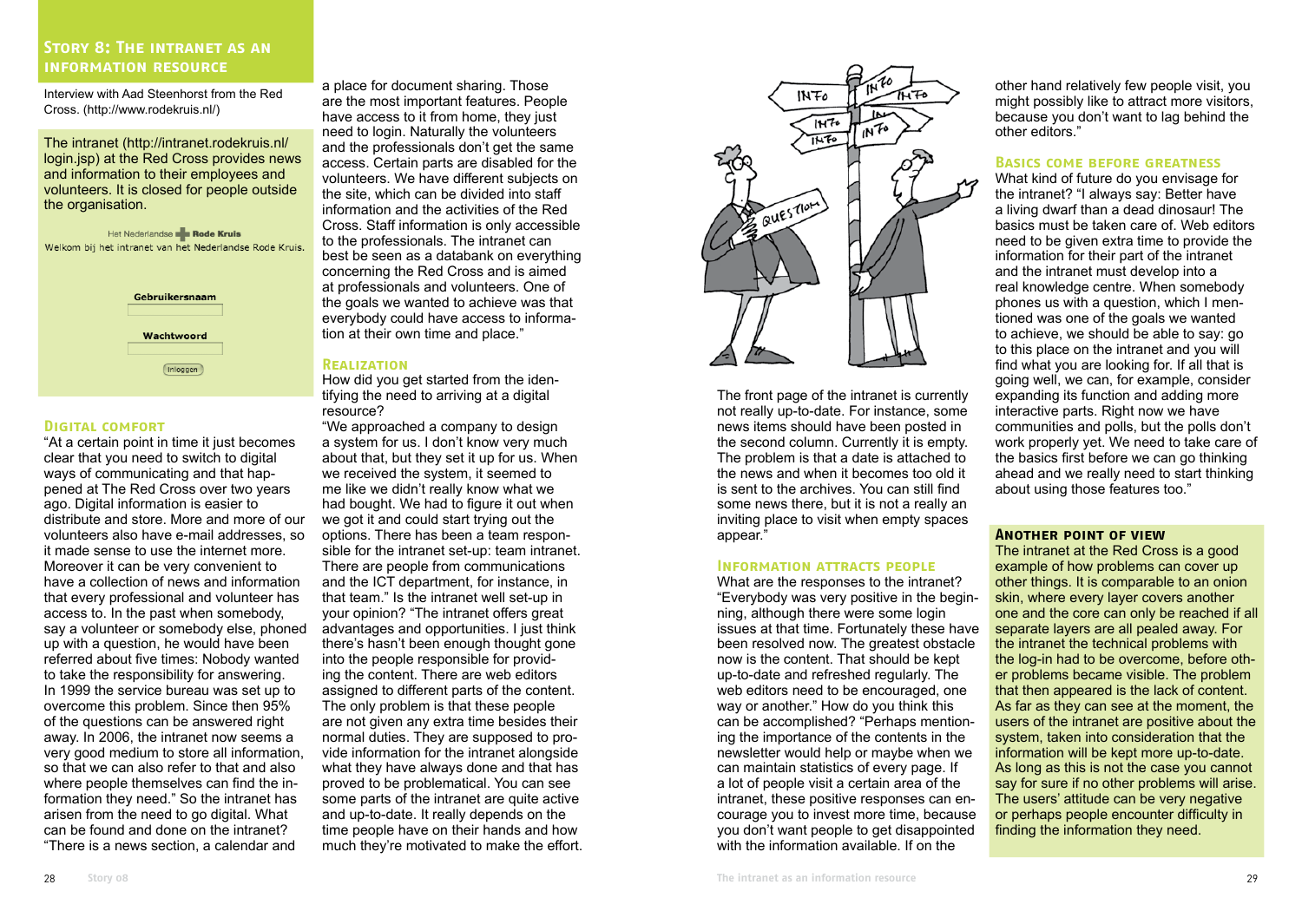## **Story 09: Managing courses and projects**

Interview with Camillo Villa from HIVOS. ( http://www.hivos.nl/)



#### **What is Moodle?**

According to their website: "Moodle is a course management system (CMS) - a free, Open Source software package designed using sound pedagogical principles, to help educators create effective online learning communities. You can download and use it on any computer you have handy (including webhosts), yet it can scale from a single-teacher site to a 50,000-student University."

#### **Moodle**

"At HIVOS we use D-groups very intensively, as well as Skype. I also use Moodle in the workshops I provide. This has nothing to do with HIVOS though." Can you tell me something about Moodle first? (http://moodle.org/) "I needed an e-learning programme, so I started searching different applications to see what my options were. Then I ran into Moodle and found it worked very well. I use it at workshops and the application is ideal to shape the content of the course. It is a very easy to use e-learning platform and doesn't require high bandwidth, since it is very basic. You can upload documents and keep a schedule. This way you can keep all the information together and the information is accessible to all course participants. Multiple courses can be simultaneously stored and the number of participants is not limited. There is also a forum area, which has the option to redirect all posts to your e-mail in case you don't want to keep checking online." Is Moodle hard to work with, or hard to get started with? "No, all options are self-explanatory. To start working with Moodle you have to install a server application on a server,

although there are websites that offer you the opportunity to work with Moodle on someone else's server. You can then create your course there. If you want to try out Moodle, you can do this very easily on their website, where they run a demo version. You have access to all the options an administrator would have, so you can make and change a course or add participants plus all the other Moodle options."

#### **Moodle and partners**

You use Moodle outside HIVOS. Do you also see possibilities for using it at HI-VOS? "Absolutely. We often have different projects going on with partners. They all have different timeframes and different themes. Moodle would be a good place to store all these projects. Especially when writing a report together or going over a proposal. At the moment people use e-mail to do that, but that means that documents are being sent, commented on and returned. This goes back and forth and the result of this process is lots of documents in e-mail boxes. If they could use Moodle for this process, all steps from the initial to the final document would be kept in one place. This is particularly convenient if a colleague is being replaced. The replacement is then able to trace the process and see what decisions have been made. Besides that, it can also be a place where presentations or photographs of the launch of a project can be kept. In that way the online environment can also strengthen the team spirit. If the information is private you can close off the entire area, but you can also make it public, depending on what you want.

## **D-groups**

"At HIVOS we use D-groups a lot, but that is not surprising since we are one of the founders of D-groups. We have two different ways of using the groups. One is internal at HIVOS. Every department has its own D-group, where for example announcements are posted. We also have separate D-groups for the coordination of

#### teams or for specific tasks like writing a business plan, for example. Besides the in-house groups, we have D-groups with different themes and groups for our partners." For what purposes are D-groups usually employed? "The idea behind D-groups was to create a low-bandwidth working space, where people could share knowledge and work together. What Dgroups are ultimately used for is mostly not known. The most that we can see is the number of messages sent, but the knowledge exchanged and created within the group remains inside the group. For instance, in all the thematic groups there are hundreds of questions and answers that have been posted. This information is usually only used by the individual who asked the question and maybe some other people inside that group, but it doesn't go out of the group. I think that a tool should be developed to enable search

options through these groups and make this knowledge publicly available; this could be done in combination with wikis or blogs. It is a shame that all the information gets lost inside the group."

#### **They are aware of the systems, but don't know how to use them**

How do you think that e-collaboration can contribute to the work of Dutch NGOs? "I think working together gets easier and more information can be shared. The problem is that lots of people talk about new technologies, but don't have any idea how to use them. That's why we're planning to offer our colleagues an introduction to the new tools, so that they can become more familiar with the tools available. People shouldn't see new tools as replacements for the older ones; in some cases they are complementary. I don't think that a tool should combine all possible features available, like communities, chat functions, sharing spaces, etc. Different tools can be used to help you get all the functions you want, but they don't necessarily have to be implemented in the same system."

#### **Another point of view**

Applications are designed for a certain purpose. There are applications for talking (Skype, Teamspeak), applications to share documents, applications to create documents together (wikis) etcetera. This does not necessarily mean though, that the applications need to be used for this purpose only. Off course they are best suitable for what they are designed for, but most of the time you can use them any way you like. Camillo has named another purpose for the use of Moodle. Originally, Moodle is an e-learning tool, so its purpose from design perspective is to shape online courses. Camillo sees an opportunity here for projects. There is a calendar, multiple users can be added and there can be added a time span to the course. These are all aspects of project and course needs. I myself once used an MSN community in a course at university to share documents, discuss roles and tasks and announce deadlines. An MSN community is not designed for courses, but why not use it for one? From my point of view this blog was not intended as a normal blog. I just saw it as a way to publish my research in a nice format, as an alternative to a website. I did not really see the need to keep it going and up-to-date like with a normal blog. What I saw was an easy way to share the interviews, where people could leave comments. As excited as I am about the idea that people are willing to keep it going, I still don't believe that people will no longer read a blogpost if it is outdated. Of course my research will be dated very soon and it is important that people who read it know when it took place. Especially in a field like e-collaboration that is evolving so quickly.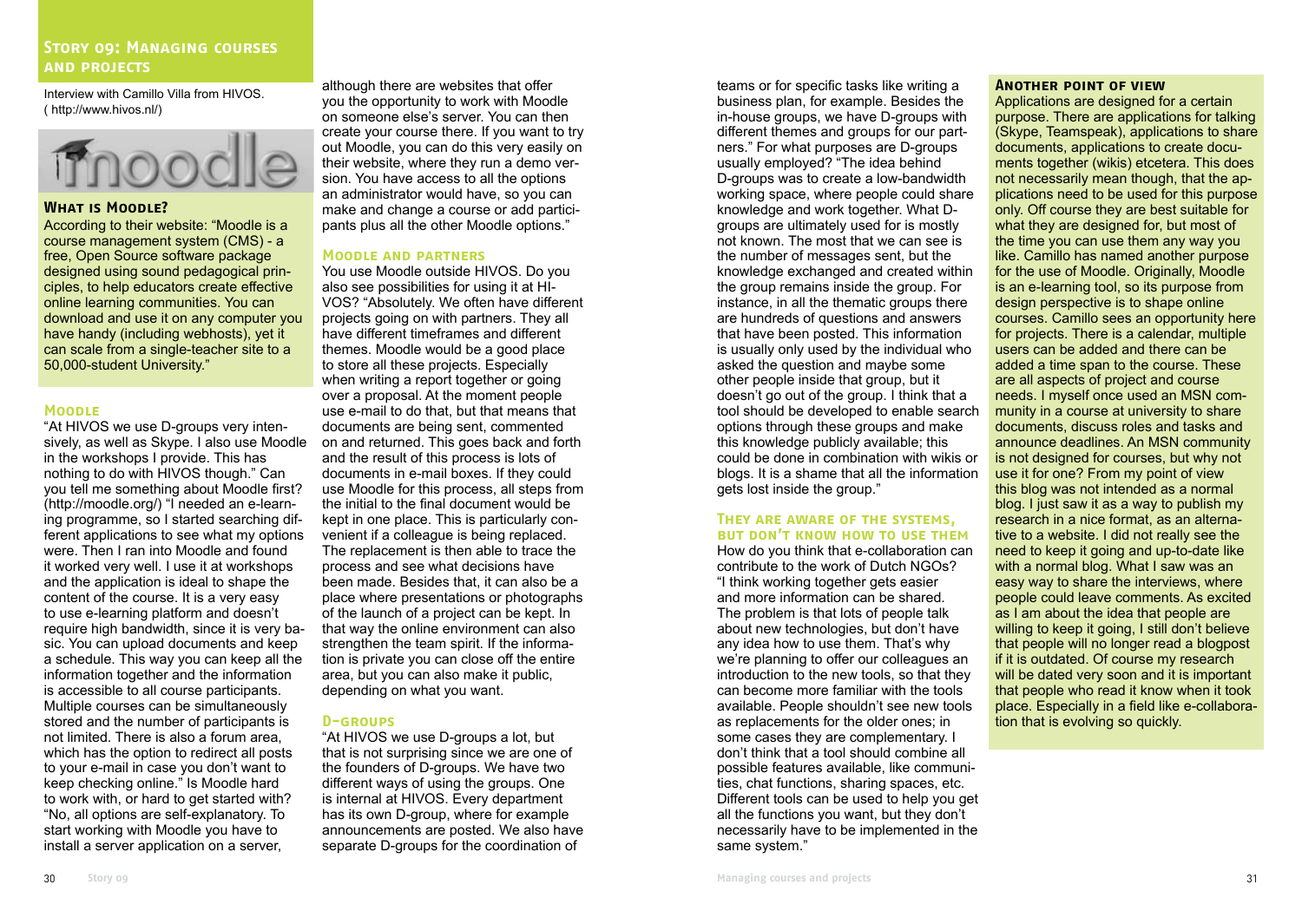## **Story 10: Creating together online**

Interview with Saskia Harmsen from IICD. (http://www.iicd.nl)

#### **The tool: wiki**

A wiki is a website where users can easily add, delete or change the contents. For both editing and reading the website there is the option of making the wiki public or available to a specific group of people.

#### **What can you do with it?**

On a wiki you can add text and upload documents.

#### **What are the requirements?**

A wiki is an online tool, so an internet connection is essential. There are various websites where you can make a wiki free of charge, such as pbwiki.

#### **Exchanging knowledge**

"We used a wiki during an international workshop in Zambia for trainers from Africa. (http://itrainers.pbwiki.com/) We wanted trainers to exchange knowledge amongst themselves, rather than us giving information to the trainers. We used a wiki to document all of this knowledge." Why did you use a pbwiki? (http://pbwiki.com/ ) "A wiki is a very convenient way to create content together with other people. Also, you can always change the content when you want to. That's why a wiki is very useful in collecting and saving the knowledge that was exchanged. The trainers that participated in the course are all ICT-trainers. We are proponents of the learning-bydoing principle, so in this way they could experience the tool for themselves. We used 'pbwiki' because we had tested several Wikis for user-friendliness and their suitability for the needs of the workshops and pbwiki came out on top." How did you introduce the wiki? "We introduced the wiki in a fun way. We asked participants in the workshop to tell a story about themselves. More specifically, we asked

them to tell something about the day that changed their lives, so we would get as many interesting stories from people as possible. To get the details of these stories, we also asked all participants to interview a fellow participant. That's why the stories were more in-depth. After this, everyone had to place the story on his/her own page on the wiki. We used this way of working throughout the whole workshop. As soon as people had discussed things, they had to place it on different pages on the wiki themselves. We never gave them any proper explanation about how to use a wiki. There were only a few trainers who were already acquainted with wikis, but everyone understood the 'edit' and 'save' functions. There were a few people who needed a bit more time before they started to fill their page, i.e. two or three days. I don't know if this was because they didn't know how to go about working with the wiki or if there was another reason. It is also possible that people wanted first to wait and see what others had put on their personal page, or that they weren't happy as yet with their own page."

## **Bandwidth and privacy**

What was the reaction of participants to using a wiki? "The people read the other participants' stories and created something together. This promotes a group feeling. The initial plan was to extend this group of trainers with other trainers, but the original group decided they preferred to keep the familiarity of the initial group. They said things like: 'ok, but then these new people will also have to add their story to the wiki.' Some people are so enthusiastic that they still occasionally enter the wiki and make adjustments to their story, for example." Were there any problems when using the wiki? "We had some problems with bandwidth, especially when logging onto the wiki. It sometimes took quite a long time before you could enter. Maybe this was also due to the fact that everyone often worked on the wiki at the same time, because every participant had



to place his/her material on the wiki after each session. In principle, we had a good internet connection, and we've not tested what the problem was. Also, occasionally the pages just disappeared. Sometimes someone had written and saved a page, but it didn't appear on the wiki. Occasionally, this was annoying if people had typed directly onto the wiki and had to start all over again. Also, for some people the fact that the wiki was public was a problem. Everyone is able to see what others have posted on it and sometimes people had posted a chain of thought that was only part of the picture or their opinion. When they placed this on the wiki this informal information all of a sudden appeared to be formal. Not everyone enjoyed the fact that their developing thoughts appeared on the wiki, in black and white, with their name beneath it. At the time, I wasn't aware that it is possible to hide the wiki from the public, so I'd like to ask the trainers whether they would prefer this. I would prefer keeping the wiki public. For me, the

wiki is a source of information and it gives me the possibility to show others what has been discussed during the workshop. It gives a very good overview of the course. It's a pity that it's impossible to get the visitor statistics to the wiki with the free version. Currently I can only see who the last ones were to make adjustments to it and to which part, but I don't know if the trainers are also using the wiki as a source of information."

## **Cooperation**

What opportunities do you see the wiki providing? "Besides 'saving' knowledge as we did during the workshop, I think a wiki can also be useful for jointly developing a program or policy. This often happens through e-mail, but that then results in sending different versions of a document back and forth. In a wiki the document is online and the participants can directly change things themselves. It is clearer. I see it as a book in which everyone can write his or her own chapter."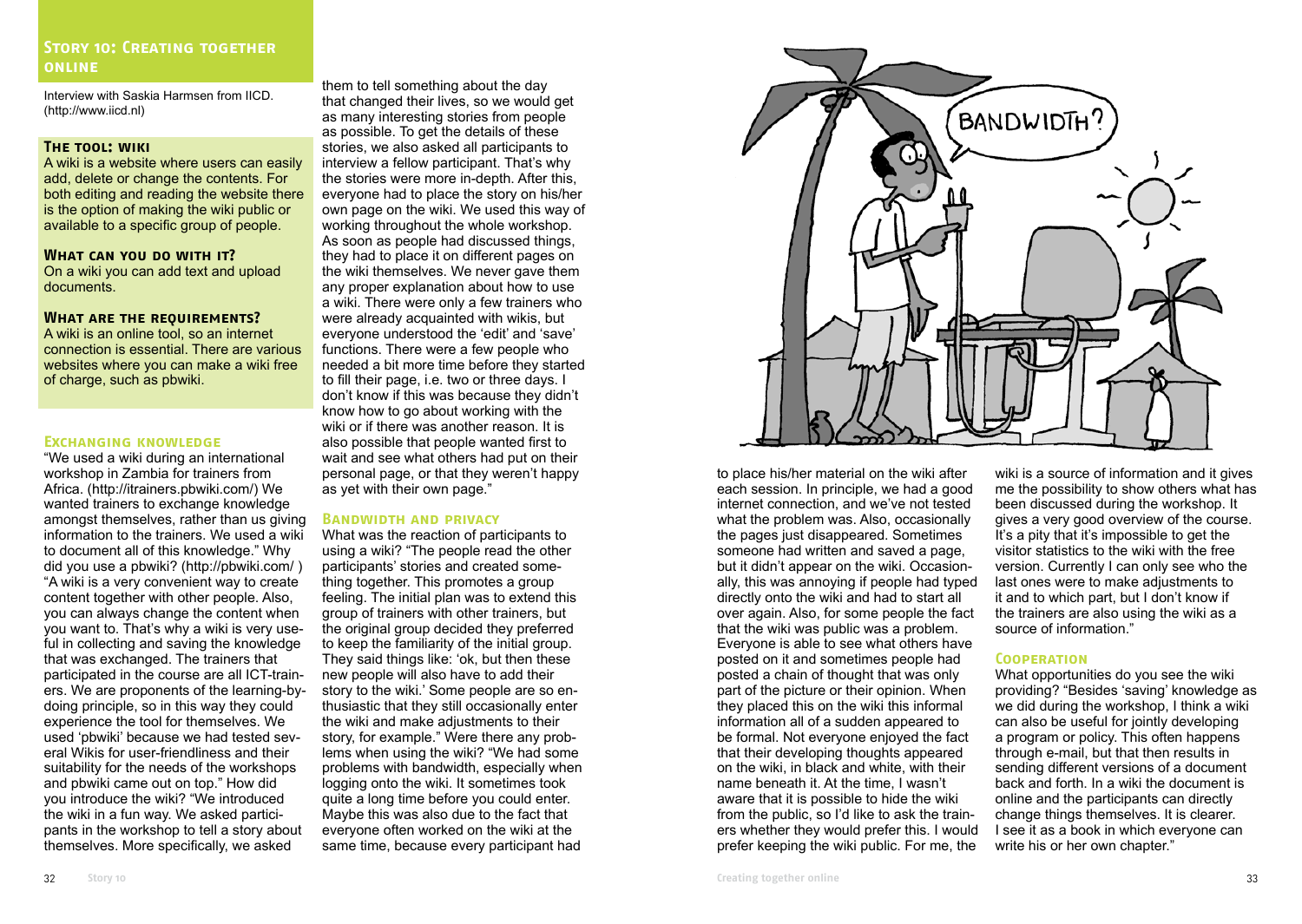Interview with Anja Panjwani from ETC. (http://www.etc-international.org/)

#### **The tool: Groove**

Operating via a network, Groove Virtual Office software allows teams of people to work together as if they were in the same physical location, through their website.

#### **What can you do with Groove?**

You can share files, track data and processes and get work done together with people who are not in the same location.

#### **What do you need?**

Groove is available in different versions and different price categories. There's a version that runs on low bandwidth and a full version, available at a higher price. You can ask for price information at the Groove website. A 60-day trial version is also available; after the trial period a number of features will no longer be operational, but the core - like the document sharing feature - will still function.

#### **Communication**

"We wanted to improve communication with partners in the South. We've always used e-mail and telephone and now and then received a report or update on how they were doing, although it sometimes took time before we heard anything. Especially when a project plan or the like was involved, when we'd only hear from them when they were finished. It meant we never really worked together on a project, because we couldn't give our input until the final version was ready. So we started looking for a place to share documents. And discovered Groove. (http://www. groove.net/home/index.cfm) " How do you use the application? And what do you mainly use it for? "I haven't checked out all the options yet, as we've only just got the full version. We worked with the trial version before, but the function we most use is the file sharing option. Before Groove we always had reports available on the website, but that can't compare to what Groove offers. It gives us the option of sharing documents in progress, so we can work on them together. Groove now contains documents like knowledge profiles, project proposals, contracts etcetera. One of the big advantages of Groove is that all files are shared automatically, as they're stored on your own hard drive. So you don't have to be online to access them. For our people in the field, who will be travelling with laptops and won't always have internet access nearby, it's perfect. They will always have the updated information to hand. Added documents are also marked with an asterisk (\*) so you can easily see how many updates and new documents there are. Uploading is simple, as Groove works from you own Windows Explorer. The options available in the standard (trial) edition include shared files, discussion, calendar, sketch, web links, shared pictures and notepad. This gives an impression of the way you can use the Virtual Office."

#### **JUST LIKE MICROSOFT OFFICE**

How did you get started? "One of my colleagues suggested Groove, so we decided to try it out and downloaded the trial version. I think it's the best way to get to know a new application, because you can only find out if it meets your needs by experimenting with it. We've only used it with our partner in Tanzania. Our colleagues there have introduced them to Groove and shown them how to use it. At first it was all very new so we spent a lot of time trying out the different features. It's a very easy programme to use because everything is much the same as Microsoft office." Are there any rules about using Groove, or is there someone keeping an eye on the process? "Someone's responsible for the projects in each country, and they will also monitor the process at Groove a little. Different users have different rights. You can be a manager, a participant or a guest. This way there is some kind of hierarchy in Groove. We are currently working on a guideline. For instance, one partner added a lot of pictures, which are too heavy to download at low bandwidth. We have to set up parameters for this, which is what we're currently working on."

#### **Sharing and contact**

Does Groove meet your needs? "I am very enthusiastic about it! We share files, keep it all organised and if I need one of the partners I can contact them using Groove. It constantly shows who is online and who is currently in the workspace. There's also a chat function and a message function. The latter is very similar to e-mail, but I found that contacting the partner using Groove leads to a quicker response most of the time. They probably receive a great deal of e-mail and not many Groove messages, so they can deal with those with more quickly. We do still use Skype if we need to talk, instead of the chat function. The Groove chatroom is very open, so everybody in the workspace can see the conversation. Although it's often used to say 'let's Skype'. We do use e-mail less, which is a plus for me. Before, documents were sent back and forth and that happens far less often now." Has the relationship with your partner improved? "There's far more discussion and cooperation, so I'd say our working relations have definitely improved."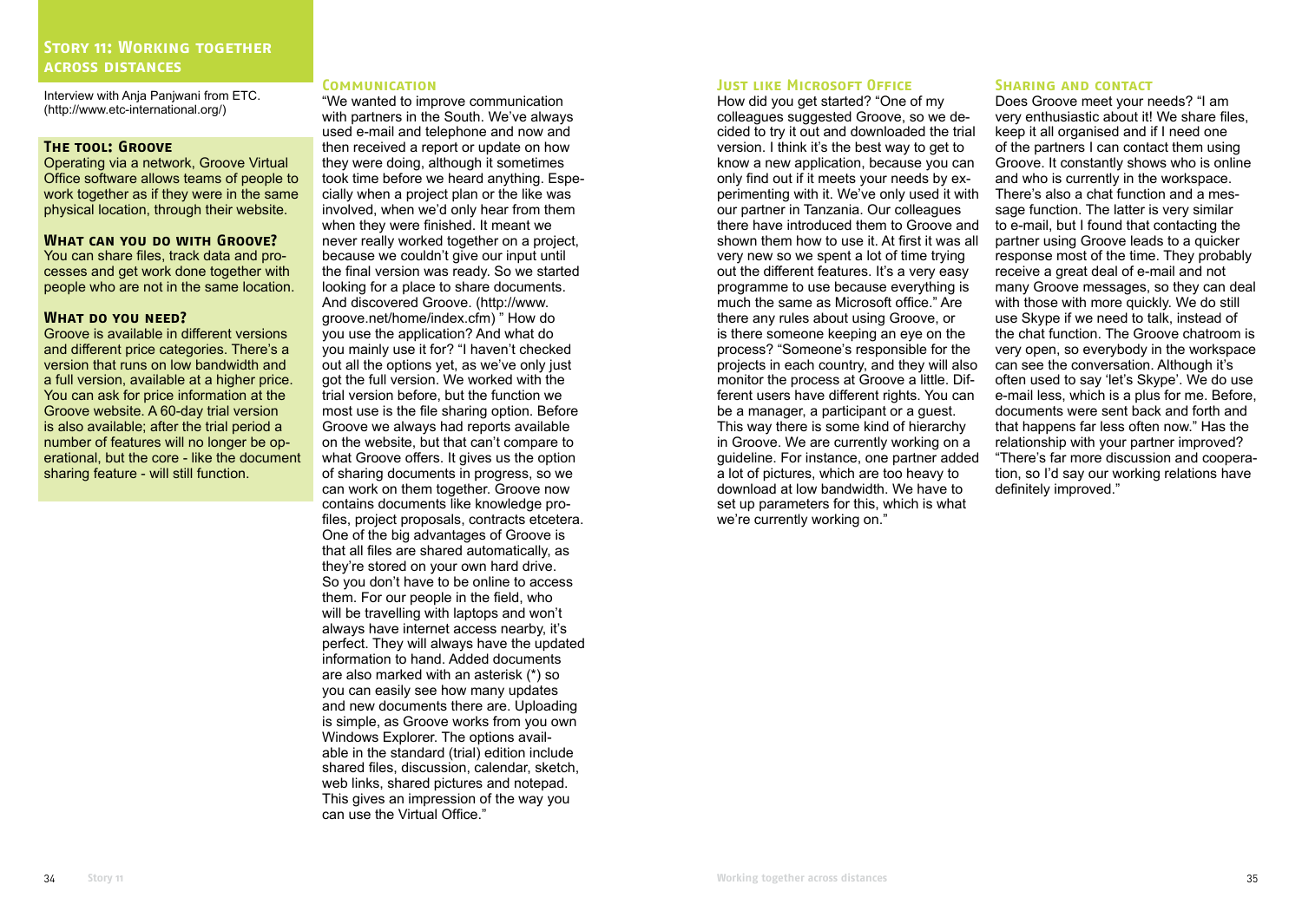Interview with Sarah Cummings from KIT. (http://www.kit.nl/)

## **Dgroups (www.dgroups.org)**

Dgroups, or 'Development through Dialogue' is an online home for groups and communities focused on international development. The platform provided is simple, non-commercial (no ads), respectful of privacy, and targeted at low bandwidth users in the South. It currently hosts 1884 groups with 66,589 members. Dgroups was created in 2001 by a partnership of development organisations who share a joint vision of the need for a common platform for development-related online communities. Current members of the Dgroups partnership include: CIDA, Hivos, IICD, ICCO, IICD, Danida, FAO, KIT and SNV, among others.

"I have a very wide variety of roles in Dgroups. I am a researcher, creator, representative of a member within the partnership, facilitator, passive and active member of Dgroups, all at the same time. At the moment, I act as moderator for 2 groups and am an active member of about 8-10 groups. I have been interested in online communities for the past few years and have done some research in the past. Now I am starting a research project about Dgroups themselves." What are your points of interest or main focuses in your research? "It is still at the design stage but the main focus is on investigating the function, role and effectiveness of online knowledge networks in development, looking at Dgroups. I will be building on some research undertaken in 2004 but I think Dgroups are being used more strategically than two years ago and that should also prove interesting to investigate. I'm planning to look at: who are the members and the facilitators, how is gender visible in the groups and does use vary depending on continent. I am going to take a survey monkey as my main method, complemented by interviews and case studies of individual communities."

## **POSITIVE ATTITUDE**

How are Dgroups used at KIT? "We have about 20 groups here, which support specific projects or are used to keep in touch and cooperate with partners. We notice, for example, that new members of online communities are often reluctant to share their opinions, because they feel every word will be judged." With your mixed role in Dgroups you must have a lot of experience with how the system works for people. Do you have some tips for people who struggle with aspects like motivating people to post their reactions?"I would suggest that, if you start a group, you should have a clear goal of what you want to achieve with it. Then everybody will know what to expect, and what is expected of them. Next, begin with a round of introductions so that people can get to know one another. If a new member comes in, a personal e-mail with a word of welcome will offer encouragement. Your messages should also have a clear structure. Start your e-mail by briefly mentioning the subjects you're going to talk about. This makes it easier for people to scan the messages and avoids the impression of information overload. I would also advise taking a positive tone. It's important not to be critical, particularly in the beginning with inexperienced members, but if you must be critical, make it constructive criticism. If you share your opinions, try to be as clear as you can so as to reduce the chance of misunderstandings. In a discussion, it's important to make your position clear and not be afraid of making a fool of yourself. These 'tips' seem very obvious, but they're useful to keep in mind. Some people seem to have a knack for clear-cut responses, others rapidly get disorganised or write very long messages. In the end, the most important thing is that participants should realise what e-collaboration can do for them. If they don't see what they can get out of it, they'll simply say they don't have time or don't need it. Some people might even consider e-collaboration a sort of threat, because it means getting knowledge and information out in the open."

#### **GETTING INFORMATION OUT**

In Dgroups a lot of information is shared and knowledge exchanged. What do you think of the ways this knowledge is shared with people outside the groups? "I really like the Wiki used by KM4DEV. I even used it in parts of my research as it yielded such brilliant information – pearls of wisdom! – which I would never have been able to find anywhere else. One of the reasons that the KM4D Journal was started was to share the deliberations of the community outside the group." Could Dgroups be improved to stimulate knowledge sharing even more? "It would be nice if you could link different Dgroups more easily or could share files among groups. This, and many other ideas to stimulate knowledge sharing, are things that the partnership are working on at the moment."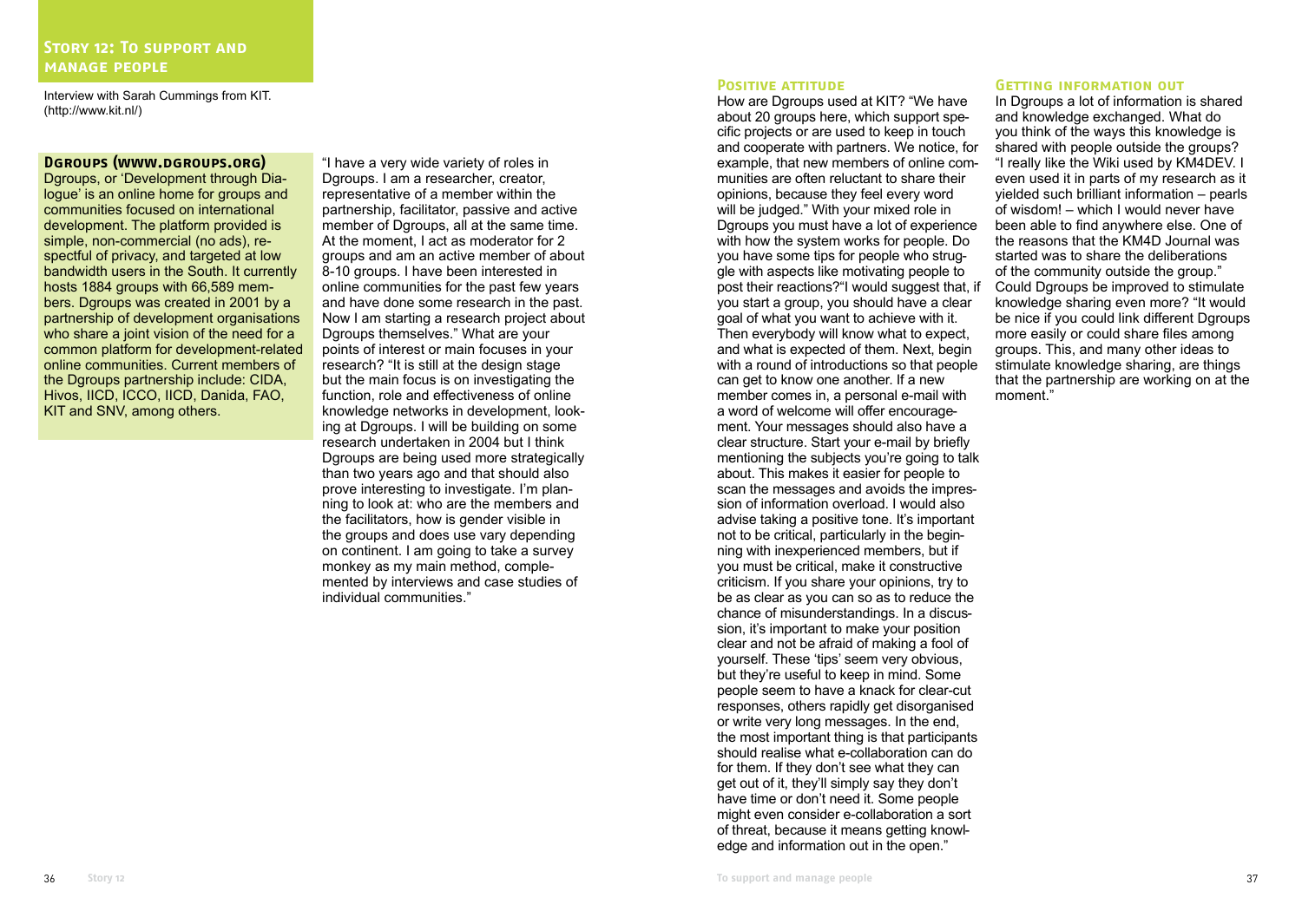Interview with Maarten Boers from ICCO. (http://www.icco.nl)

## **Dgroups** Development Through Dialogue

## **D-groups**

D-groups is, according to the website: "the starting point for fostering groups and communities in international development. We are a partnership which caters to both individuals and organisations by offering tools and services that bring people together. Whether you are trying to support a team, a group, a network, a partnership or a community, we hope to provide you with the capacity to do this in an environment which is simple, non-commercial, respectful of privacy, and targeted at low bandwidth users in the South."

## **Use of a mailing list**

"I am in charge of an internal project entitled 'Capacity development, Knowledge systems and Networks'. In brief, this project aims to stimulate systematic learning both in-house, as well as with and between partners. There is no escaping from e-collaboration then. I was already familiar with knowledge sharing using mailing lists, because I was involved with the Grupo Chorlaví, a learning network in Latin-America. This network started in 1998 and its purpose is the sharing of knowledge and experiences about rural development in Latin-America. So, in that way I became familiar with the possibilities that a mailing list can offer and I saw the potential for ICCO. Forces can be joined to make both sides stronger. This is why we became a partner of Dgroups. We wanted to stimulate collaboration at ICCO and with partners." How do you use Dgroups? "Until now we have created about 22 groups of which 8 are in-house groups. The latter are mostly used for preparatory stages of meetings or to make policy plans. Real discussions are still mostly held face-toface, because people are close by. The groups we set up with partners are mostly learning networks."

#### **The essence: A community**

Are people eager to start a Dgroup? "I am promoting the use of Dgroups by approaching those colleagues who I assume will be interested, because not everybody will see the potentials right away and many people – not only within ICCO – seem to have some resistance to the use of "new" web-based tools. So the idea is to get the people who are already interested using Daroups and let them share their experiences with others. In that way I hope a snowball effect will take place. Good experiences and enthusiasm from colleagues can stimulate others. Some groups were started just as an experiment, where people can go to check out for themselves what Dgroups are all about. Most people are reluctant to start one though, because they primarily see it



as a source of extra e-mail. The biggest problem is to make clear what Dgroups really are about. The basis of a Dgroup is sending e-mails to a (large) number of people with one address, but this can also be done with a normal e-mail, where everybody replies to all emails. The benefits of the use of Dgroups are that all e-mail is stored in one place together with documents and links – the groups' web-site. It is easy to retrieve a message you accidentally missed or the documents placed on the site. The website can also be accessed from wherever you are, so you don't have to go to your own computer or even ever store them in your own e-mail box." What do you see as the essence of Dgroups? "Dgroups have the potential to create communities. Unlike just sending e-mails, there is a place people can go to. The mere fact of having a name of the group itself also helps to create "community-sense" and even trust among the group members. You can refer to the group by its name."

#### **DGROUP ETIQUETTE**

How do you see Dgroups evolving in the future for ICCO? "ICCO is decentralizing and becoming a real network organisation. There will be regional councils and regional work organisations. So I think Dgroups will be an instrument for the internal (management) communication of the

future ICCO-network-organisation. But of course Dgroups will also play an important role in the knowledge sharing among all parts of the network organisation and its partners." What do you think are the main problems with Daroups? "Spamming is a real nightmare for Dgroups. Messages originating from the Dgroups server are often marked as spam, so people won't receive the messages in their normal e-mail. Within Dgroups we are doing everything possible to avoid these problems. Another problem is that people find it difficult to write their ideas or opinion in an email to people they do not know very well, because they see it as a form of official publishing. That might be also the reason that – mostly in the South - the e-mails are written quite formally, with many lines devoted to just courtesy alone. In that way a real open discussion is very difficult or even impossible because formality "kills" open discussions. So what you see is that people use the Dgroup as an address-list. This is not necessarily a bad thing, but that depends on the initial goal the group was set up for. There should be a way to introduce some kind of etiquette for the use of Dgroups, which stimulates people to use it more loosely and so it becomes common knowledge that a message to such a group does not have to contain all formalities of a formal letter."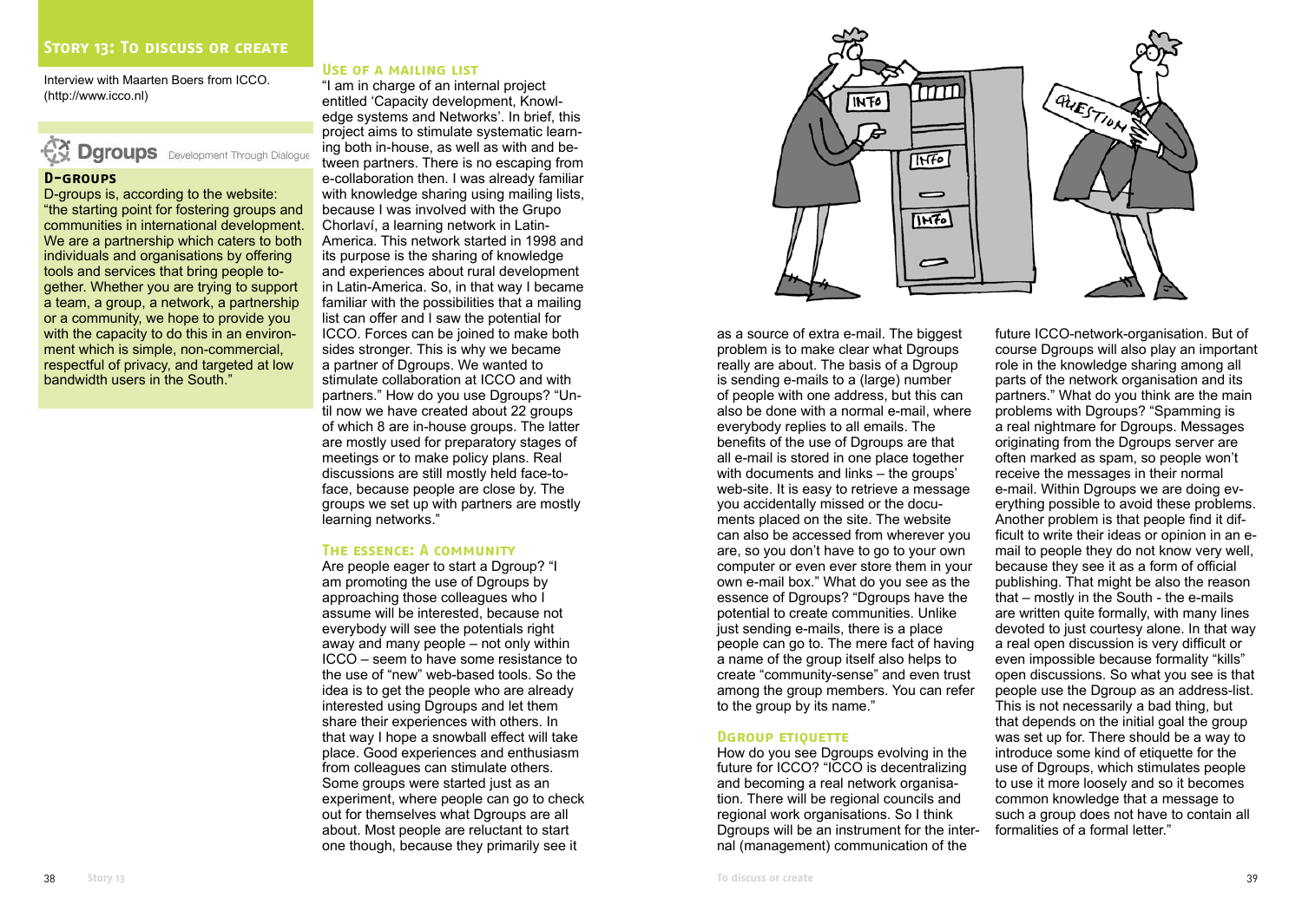Interview with Wouter Rijneveld from Woord en Daad. (http://www.woordendaad.nl/)

#### **A weblog or blog**

According to Wikipedia, A blog is: "Blog is the contraction universally used for weblog, a type of website where entries are made (such as in a journal or diary), displayed in a reverse chronological order. Blogs often provide commentary or news on a particular subject, such as food, politics, or local news; some function as more personal online diaries. A typical blog combines text, images, and links to other blogs, web pages, and other media related to its topic."

|   | 1 currency         |
|---|--------------------|
|   | 4 data             |
|   | 1 database         |
|   | 1 demographics     |
|   | 3 dependency       |
|   | 1 design           |
|   | 176 development    |
|   | 3 dictionary       |
|   | 1 disease          |
| п | earth              |
|   | 2 ebooks           |
|   | 13 Econdevelopment |
|   | 4 economics        |
|   | 5 education        |
|   | 7 eerlijke handel  |
|   | 1 emergencies      |
|   | 1 employment       |
|   | 2 Encyclopedia     |
|   | 1 energy           |
|   | 1 entrepreneur     |
| n | entrepremeurship   |
|   | 6 environment      |
|   | 2epa               |
|   | 5 ethics           |
|   | 68 Evaluation      |
|   |                    |

#### **Expressing yourself**

"I started my blog around March this year. (http://www.rijneveld.eu/ ) Since then, I've posted about 50 items. I started blogging because I read a lot and sometimes the things I read frustrate or stimulate me. Which urges me to express my opinion somehow and somewhere. I am quite active on the internet, so I knew about blogging. It seemed to me the perfect way to express my views." Do you want to achieve something specific by blogging? "No, it's something I do purely for myself. I simply want to be able to express my views. I don't try to change the world, which probably wouldn't work anyway with the way I blog. As you can see, I blog about a wide variety of topics: very personal things, like the birth of my son, but also about issues connected to my work. If you want to achieve something with a blog, I think you need to keep a clear focus. I realised this when I registered my blog at certain services, which make finding my blog easier. I always find it difficult to choose the categories to put my blog in." Can you describe the subjects you cover? "I blog about development, religion, general news and personal issues. You might say my main theme is unfair trade or the injustice in the world. I've considered splitting those topics into two separate blogs: private and development. But this means keeping two blogs going and people who read my blog now will have to start reading two. And because I blog for myself, I didn't really see the need." Why did you choose blogger as a blog service? "I searched options for free blogging and came across Blogger. Its very user friendly, which is an aspect I looked into. Later, I tried out a couple of other free sites, but didn't feel they offered many advantages compared to Blogger. One problem I did encounter is that Blogger does not allow putting posts in categories. But I got around this by tagging my posts at delicious."



#### **Other people's feelings**

How is your blog connected to your work at Woord en Daad? "It isn't. I only share my opinions and as my interests concern my professional life, some subjects overlap. When I explicitly refer to development-related issues, the problem is that I then somehow have to consult or get the approval from Woord en Daad with every post I write. Since I'm only blogging for myself, I want to avoid going trough the communication department. My work does influence my blog a lot, because I come across interesting issues at work. However, the reverse hardly ever happens: my blogging doesn't have much influence on my work. The only thing might be that

blogging accentuates some feelings. which I might also express in my work. I try to avoid naming Woord en Daad in my blog. I won't specifically mention anything that directly opposes the views of Woord en Daad. This also holds for my former employer. I do not want them to take offence with me. In general, I am very careful when my views directly oppose someone else's. If I read an interview, I will refer to that interview but without specifically naming the interviewee. I don't want to make personal attacks. I also avoid rubbing up someone in my own network the wrong way, although I usually take a critical stance on issues."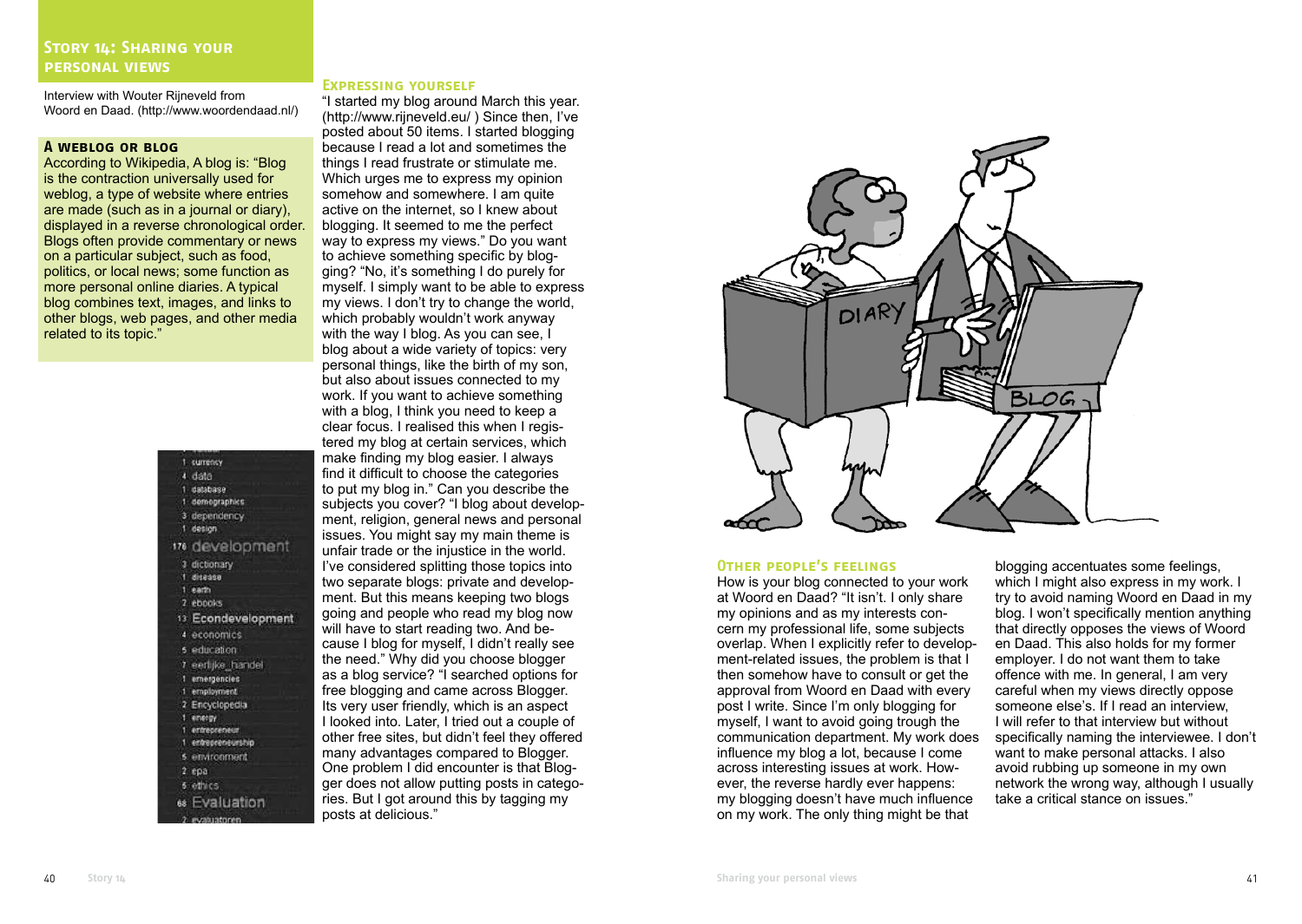#### **To be, or not to be known**

How did you get your blog publicised? "People gradually became aware of it in my own network. Half were positive while the others didn't give any specific reaction. I guess they didn't see the point in sharing your opinion over the internet. They also might regard me as too critical. People aren't always clear why I like to share what I share. I don't really promote it much. After all, my initial goal wasn't to attract a lot of visitors. Although I have to admit that I keep track of hits on my site; I'm increasingly interested in visitor numbers and really enjoy people reacting to my blog. That way you get some credit for your work. The only promotion I do is to enter the address of my blog whenever I create a profile anywhere on the internet. It is also registered with Google and connected to a website I have with a friend." Do you get a lot of visitors? "I get around 7-10 visitors a day. It's not a huge number - the maximum is around 50 visitors a day. People seem attracted by unusual viewpoints, but sometimes they get to my blog through very weird word combinations. I can see the search words that lead them to it. Because I cover many topics, there are a great number of possible combinations. As my blog isn't in English, people who can't read Dutch will log off pretty fast. I get the idea that more individuals then organisations visit my blog."

#### **Corporate blog?**

Do you see any potential or advantages for a corporate blog? "We did a trial and kept a blog during a field visit, but the time involved and practical questions like 'what can and can't you make public directly' and who would be interested enough in the projects to read such a blog, convinced us against continuing the experiment. But it might be continued for certain special events."

#### **Another point of view**

I don't keep up a blog myself. I have the feeling that I don't have anything to share, so I would not know what to write. I have used a blog once for a course at the university. We had to record there what we wrote. At that time it didn't really make sense to me. I thought the teachers chose a blog just to have something else instead of WebCT Vista, which we always used. Now I am beginning to think that I could have kept up with the blog to organise all I have ever written. It is a very useful tool to show progress or a change of ideas over time.

## **FINDINGS – WHAT DO THE STORIES TELL US?**

We tried to cover the field of e-collaboration among Dutch NGOs as broadly as possible, to give an impression of the many different ways Dutch NGOs use ecollaboration in their work. The interviews were carried out with just one person from an organisation, this in many cases being the initiator of the project. All stories are independent and relate the personal opinion of the interviewee about e-collaboration. The interviews are the basis for these conclusions, although the meetings of the learning community and the interaction at the D-group helped in formulating the questions and problems more effectively. These conclusions have been built up in the same way as the interviews.

#### **Orientation and experimentation**

One general observation is about the phase in which Dutch NGOs are at the moment. Overall, people are becoming curious and are seeing opportunities for themselves and for their organisations in e-collaboration. They are experimenting, exploring and trying out different e-collaboration tools. They are exploring the benefits of e-collaboration and the ways in which they can best approach and implement it. A good example of this is the size of the e-collaboration group: with 57 members it indicates that people are interested in e-collaboration, as well as in e-collaboration with others interested in the subject.

#### **A tool or the process as a starting point**

E-collaboration is approached from different angles: people can start with an e-tool and experiment with that. Or they start from a process that they want to improve either within their organisation or between themselves and their partners. These are two different ways to go about e-collaboration, but many principles or problems account for both approaches, as well as why people start e-collaborating in the first

place. The initiators are not necessarily technicians or already have experience with e-collaboration. In general, they are curious and like to experiment with ICT on the basis of their personal interest. They often know their way around the Internet, and this could be one of the reasons they can so easily see the benefit of sharing knowledge and views via the Internet. If you are familiar with the different ways the Internet is used, you already have seen the way it could work. If you read blogs, make use of Wikipedia, and if you need any help on a topic you can search on Google and often end up at a forum where other people provide you with answers, so you can already see the value of sharing knowledge. These people have beliefs about e-collaboration such as, for instance,: 'It helps in communication with partners'; 'we have to follow that route in order to not lag behind'; 'it would be fun to experiment with the possibilities'; 'if he (a colleague or a friend) is so enthusiastic, then there has to be something in it.' In every organisation experimenting with e-tools, most of the time there are one or two enthusiasts, unless the initiative comes from the organisation's management. The 'man with the vision' is then harder to locate.

#### **The reason for 'doing' e-collaboration**

The reasons for starting using e-tools can be divided into two categories. The first is centred on information, the second is about relationships.

Information sharing, searching, collecting and management. The benefit of e-tools here is the fact that information can be made accessible to a lot of people in their own homes and that they can access it at their leisure. Information is also more and more about the experiences and knowledge of others, since people see similar problems arise for other people or organisations. A question that one comes across regularly is: How can we learn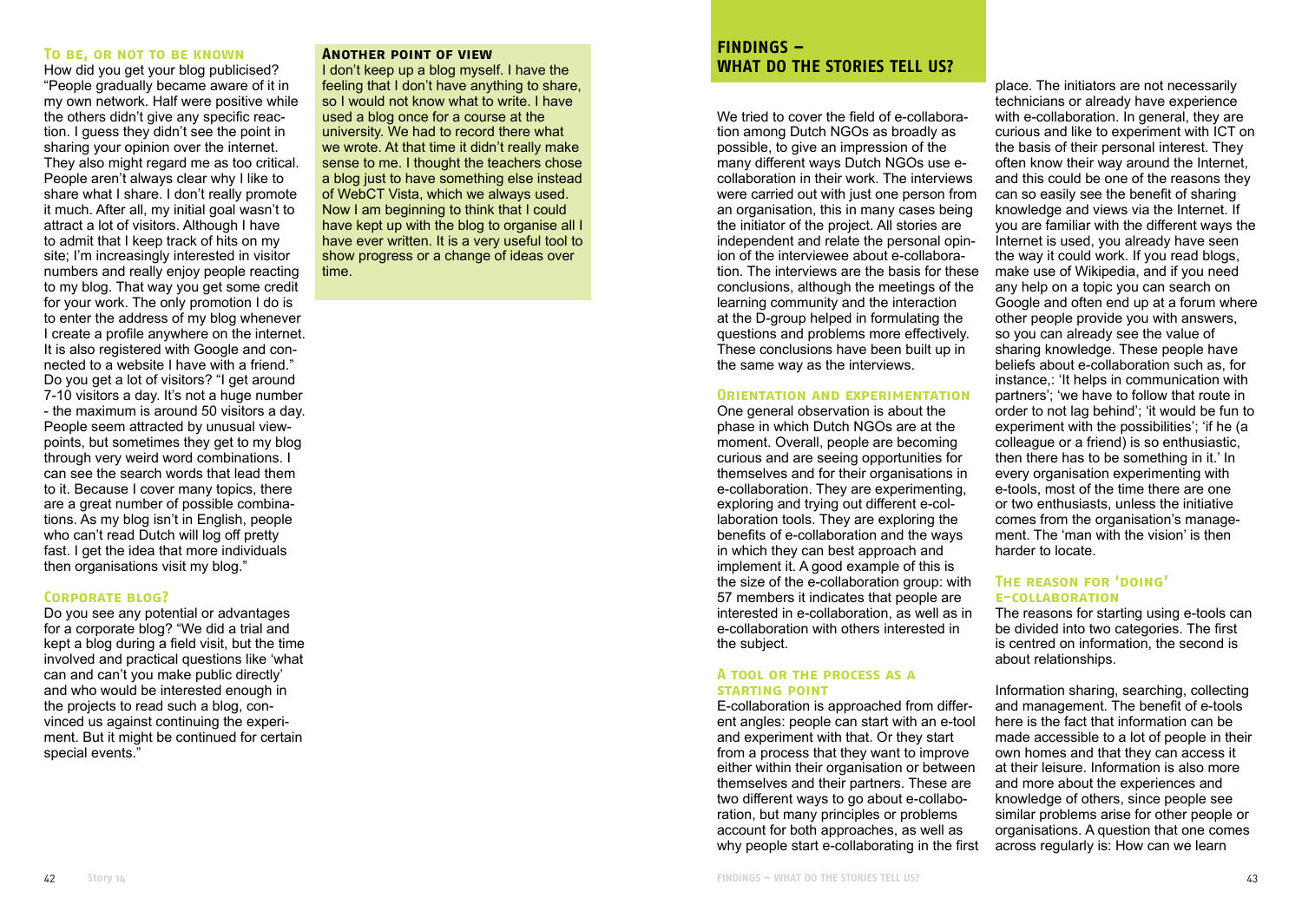from the experience of others? How can we make this implicit knowledge explicit and make use of all the knowledge out there? Interaction among organisations and within organisations, entering into dialogue and discussion, gets more promi nent with the goal of learning from each other. The difference between knowledge and information comes into the mix at this stage. In the initiatives studied there is a clear guideline as to where knowledge and where information is shared. The definition of information is that it can be easily spread and copied, and therefore it exists in static documents or text. Knowl edge, on the other hand, is what people know and have learned, and this comes out in conversation, discussion and train ing courses. This also means that sharing your knowledge by sharing documents or reports is very difficult.

The other category is about people and relationships. E-tools create the opportu nity of working in closer collaboration, to become more informed about the prog ress or the situation somebody is in, which itself makes cooperation easier. Overcom ing time and space differences are the most obvious benefits of e-collaboration through maintaining or building relation ships. Development is about working across borders, so e-collaboration can really help out there. Good relationships are also crucial if knowledge has to be exchanged and people want to learn from one another. People need to have a sense of trust in order to exchange knowledge, so the relationship building should always come before the learning aspect can commence. This is often done by meet ing face-to-face. There are also practi cal reasons for using e-tools, such as money-saving, but improving relations or the information flow and learning from one another are the main reasons lying behind e-collaboration. The processes behind that that I came across in my research are displayed in the table.

| <b>STORY</b>                                                                 | THE TOOL USED      | THE PROCESS BEHIND                                                                                                                                                                                   |
|------------------------------------------------------------------------------|--------------------|------------------------------------------------------------------------------------------------------------------------------------------------------------------------------------------------------|
| 01. Sharing interesting<br>websites                                          | Del.icio.us        | • Information sharing<br>• Finding people<br>• Creating links and a network with people<br>interested in the same topics. Linking up.                                                                |
| 02. Communicating<br>with partner organ-<br>isations through<br>the Internet | <b>Skype</b>       | Improving relationships by having contact<br>in a more informal and definite way                                                                                                                     |
| 03. Sharing knowl-<br>edge with and<br>between counter-<br>parts             | <b>KIC</b> portal  | Information sharing<br>· Making implicit knowledge explicit<br>(sharing lessons and stories)<br>• Establishing learning communities<br>about certain topics<br>• Connecting people and organisations |
| 04. Online meetings                                                          | <b>Teamspeak</b>   | Sharing knowledge<br>• To have meetings online                                                                                                                                                       |
| 05. Supporting an<br>online course                                           | <b>CMS</b>         | • Training                                                                                                                                                                                           |
| 06. Setting up an<br>online database                                         | <b>HRIA</b> centre | Information sharing<br>Collecting information about a certain<br>topic and making it accessible                                                                                                      |
| 07. Using an online<br>learning space                                        | Claroline          | • Training                                                                                                                                                                                           |
| 08. The intranet as<br>an information<br>resource                            | Intranet           | Sharing information<br>· To provide a accessible database about<br>all work-related topics                                                                                                           |
| 09. Managing courses<br>or projects                                          | Moodle/D-groups    | • Training                                                                                                                                                                                           |
| 10. Creating together<br>online                                              | Wiki               | Sharing information<br>· Sharing knowledge<br>• Cooperating<br>• Community building<br>• To collect all data shared at on a<br>face-to-face course                                                   |
| 11. Working together<br>across distances                                     | Groove             | Cooperation<br>Sharing information<br>• To share documentation with a partner                                                                                                                        |
| 12. To support and<br>manage people                                          | D-groups           | Sharing knowledge<br>Debating                                                                                                                                                                        |
| 13. To discuss or<br>create                                                  | D-groups           | Sharing knowledge<br>Debating                                                                                                                                                                        |
| 14. Sharing your<br>personal views                                           | <b>Blog</b>        | Sharing knowledge To reflect about topics<br>read about                                                                                                                                              |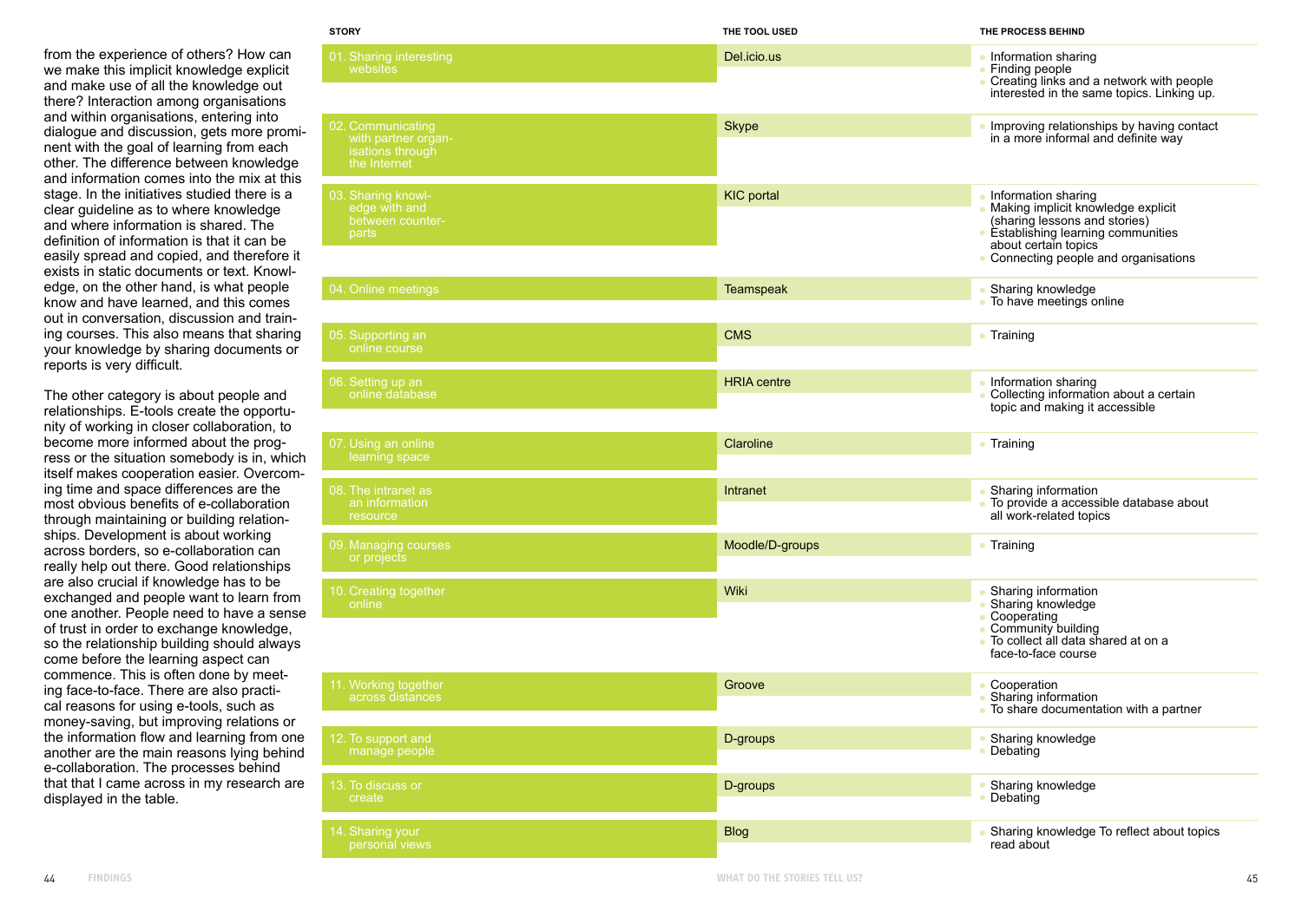## **Inf uences (from the south) l**

Despite all the benefits available, people sometimes have to overcome an initial barrier. This can be achieved through the enthusiasm and clear vision of somebody else, or by experiences with similar projects in the past. The influence of partners in the south is also apparent. If they start using e-tools, then this will positively influence the organisations in the Netherlands. Thus, the stimulus often comes from others. Although it can be very hard to influence others in their opinion about e-collaboration, it does turn out to be one of the main reasons people embark on it. Enthusiasm is the key. People need to be convinced to start thinking: "wow," this sounds like fun, something new and exciting and the options are endless! On the other hand this thought can also be very daunting. We will get back to this when we discuss the difficulties one can encounter.

#### **Design and implementation stage**

When starting an initiative about e-collaboration, different steps need to be taken. These steps can be very different whether you start from a tool or a problem/process and whether you are on your own or your organisation has taken the initiative. The budget that is available also makes a huge difference. We will now discuss the different questions encountered.

#### *How to choose the right e-tool?*

First of all there is the choice of an e-tool. This issue will not arise if the tool is the starting point, but if you want to improve a process or solve a problem you have to choose the tool that will be the most suitable for the job. In situations where some sort of training or course is the issue, the type of tool is quite clear: you need an e-learning tool or online learning platform. If this is not the case you need to start from the process and try to see to what qualifications the tool should possess. Is a synchronous or asynchronous tool needed? Does it have to be accessible at low

bandwidth? What features does it have to contain? What is the price? Is it userfriendly? Can the tool be expanded? Is in-house technical support available? And so on. A conclusion from this research is that there were never any real problems in finding a tool. The initiators know their way around the Internet, or people make use of their own personal network. They start searching for tools and compare a couple of them. Often there is a friend, relative or colleague who has some experience with a particular tool. The smaller organisations often start looking for open source systems or for free applications. In general, larger organisations have a greater budget to spend, so they can either have something designed for them or design a system themselves. Most of the time the decision as to what tool to use is based on the opinion and experience of someone else. Very often people have tried an application. As soon as it provides all the features needed and it seems to work well, they stick with what they have found. Continuing to look further as soon as you have found something that seems to work does not really happen. This also seems to be the only way to go, as one can never compare all the tools available, and as long as it suits one's needs you have got what you want. Once you have selected the e-tool, other issues will arise. How do you regulate access, quality, openness, and moderation? These are questions that need to be answered, and the answer will come through trial and error. Organisations often try to keep their systems as open and accessible to as many people or organisations as possible in the beginning, but as soon as quality and safety issues arise, measures are taken.

#### *How can people become involved and motivated?*

Once the tool has been selected and customised, you need to involve people. New tools have to be introduced to those who are to work with them. This can be done

by simply providing the tool and letting them figure it out themselves, or instructions can be given. Both happen just as often, but it depends on the tool and the people. Most e-collaboration tools are selfexplanatory, if you have basic experience with computers and the Internet. Mostly people are approached with the tool and not for the process to be improved. The introduction of the (pre-selected) technique always comes first. This is a hurdle that has to be taken, as people are very often reluctant to try new things. This approach can work, because it is often the case that once people start to use an e-tool, they cannot then do without it. We have not come across initiatives where people are approached with a process they want to improve. We tried to look from the aspects of processes in this research, but since we focused on different e-tools, somehow an e-tool always came first. From examining the possibilities that a certain tool could provide, we looked at how this could add benefits to somebody's work. This approach is not recommended in the literature. Generally, looking from within one's own work and identifying obstacles or problem situations is to be recommended. From there a solution can be sought in e-collaboration. The experiment with del.icio.us proves that to start by using the basic facilities of a tool can work very well. I even think these types of initiatives are very valuable. Tools have to be explored to get the best out of them, and people who see the potential are the best at proving their worth. This is only workable for people who are interested, eager to explore and curious about the possibilities. People can be approached through newsletters, but mostly they are introduced to a tool personally. They will get a face-to-face explanation as to how they can use the tool in their work. Providing the opportunity for them to try it out for themselves is also a way. This can work very well, as they then overcome the first technical barrier.

After the introduction of a particular tool, people have to be convinced to start working with it. First of all, if this concerns an entire organisation, not everyone is approached at once. The people that are very likely to be interested are approached first, so that they can then help spread the word. As I have already mentioned, an enthusiastic colleague can be of great influence. The main goal is to create a positive attitude towards e-collaboration. This can be done by introducing the tools in a fun and informal way. Participation is encouraged by positive reactions to contributions that can shape people's attitude and can form a sense of trust. It is also a way of rewarding people for their effort. Another way is to reward them directly by providing opportunities for them, or to show them, in a rating or publication, that their efforts have been appreciated. This also works for people who maintain a blog. Comments can stimulate them to keep going, because it indicates that people read the blog and the topic or opinion has attracted their interest. Another important thing is (technical) support. If people can go to somebody when they need help, or if they are connected to somebody with similar usage, such as in a buddy system, then they become more comfortable. They don't have to struggle on their own. Somebody facilitating the process can also help by adding structure to it.

#### *What questions have arisen for the future of the projects?*

Since most e-collaboration initiatives are still in the exploratory and experimental stage, they are still trying to promote the initiatives and have not yet come to the stage where they have to make sure that everything will be kept running. What you can see is that people are starting to think about questions such as: How will we expand the group, how can we make the initiative more broadly used, should we assign a moderator, which role will this moderator fulfil and when can we leave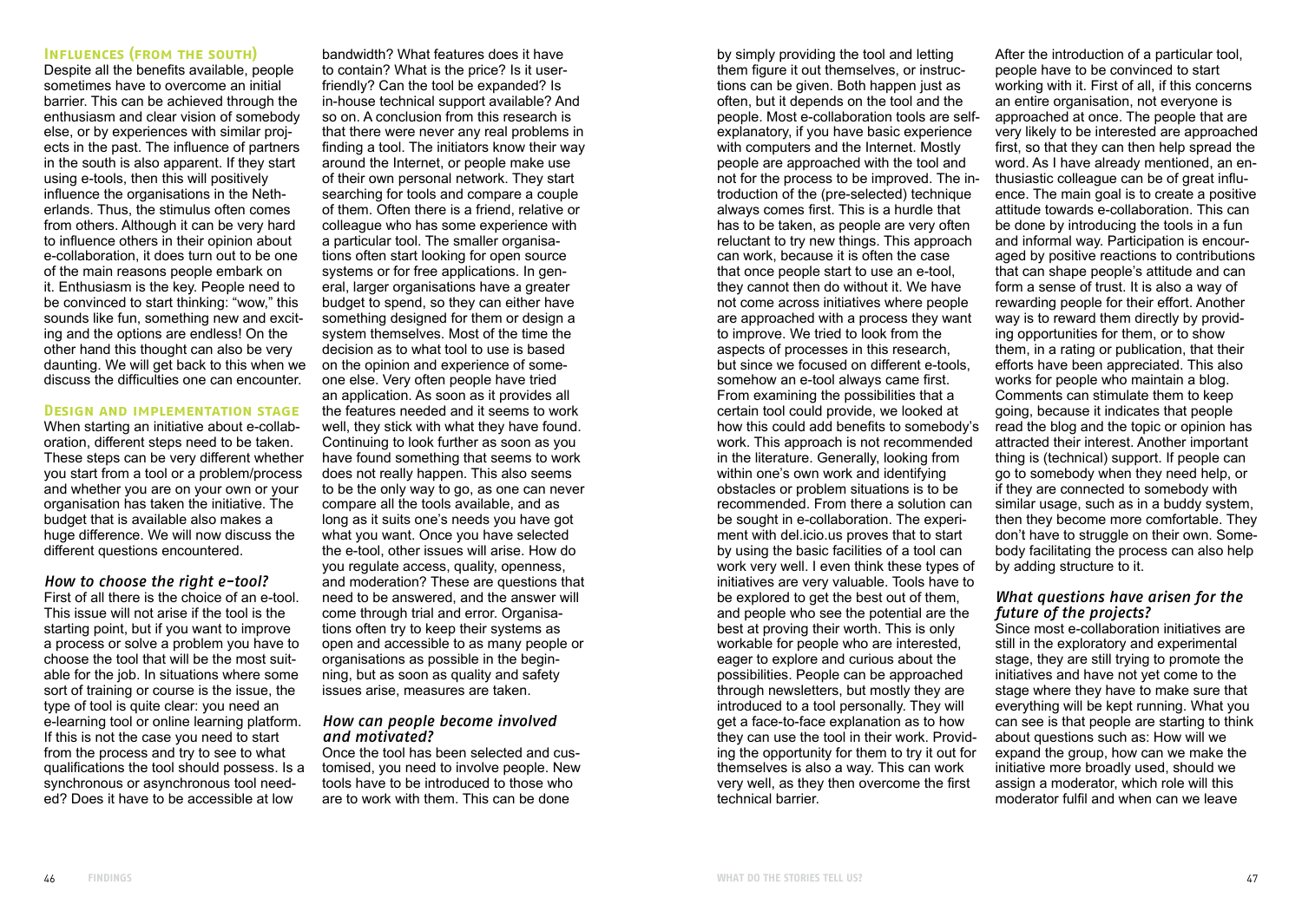it up to the participants? Also, rules are drawn up, as sometimes the need for some regulation appears. Overall there is a tendency to make e-collaboration more the common way to do things or even to institutionalise the sharing and cooperation with others. Another common next step is expansion, both expansion with new tools or features, as well as the expansion of people. There is never an 'ultimate goal' with regard to the range or time span. People always view the current initiatives as the start of more, which can be complicated, as they will never be satisfied this way and might overlook too quickly what they have accomplished.

#### **THE MAIN BENEFITS OF e-collaboration**

The main benefits people find in their work are closely related to the reasons why they started collaborating in the first place: It saves time and money, information storage is better, and more easily retrieved. People can become more involved with the work of their partners or colleagues who are far away. It gives them opportunity to have contact with people working in the same field in other countries. People get connected, and the available knowledge becomes more visible, because it is stored and shared in online discussions. Some less obvious benefits are also present. Contacts become more informal and more regular. This results in better mutual understanding and better relationships. Another benefit of documenting information or work online is the value people attach to an overview. For instance, as with the Wiki on the course: it gave the initiator of the course an overview of what has been done there, the results of which can also be shared easily. Besides that, it can promote a sense of pride. Something tangible has been achieved from the effort made, which can be seen as a kind of reward to those involved. This is very evident with e-learning courses, where the students have a place to show what they

have done. Another benefit not always immediately recognised or articulated is the way e-collaboration can contribute to a sense of community. There is a place (which is virtual, although it is also visible and accessible to all) where people come together and create something. This place, the name of the group collaborating and the fact they all share a goal, all create a sense of group feeling. People can be in this group for different purposes: for enriching someone's knowledge or creating a specific plan or document, but if the group works as it should, a feeling of trust is formed, as well as reciprocity between the members. This can be very beneficial in future work, because social capital has expanded and entry points to knowledge or skills are acquired.

## **The diff culties i**

We expected people to experience difficulties in finding the right tool. Nowadays, the range of products available is so great that it is difficult to decide which tool to choose. Many of the applications available are free, and comparing them all is very time-consuming. However, technical difficulties are sometimes encountered. Obvious obstacles are problems such as bugs or other technical issues, for example low bandwidth or spam. These have to be solved (or accepted!) before a good overview can be achieved. Another problem we expected concerned the collaboration with partners via the Internet. What we found was that partners are less reluctant to try new e-tools than expected, although in some instances they are even ahead of us. Of course there are problems with bandwidth and other technical issues, but all partners within the scope of this research are very positive. Another thing that people come across is the difficulty to make the essentials visible for others. The benefits, the possibilities and all the other advantages that e-collaboration can offer have to be made clear. These are the visions the initiators were attracted

to. Unfortunately these are not the most tangible aspects. In addition, a great deal of time and effort has to be invested before the results are perceptible. This can very easily hold people back. They can only see the additional work involved or the number of e-mails to be read, and the benefits seem to lie far away in the future. The fact that the benefits are not easily visible and the fact they are also difficult to make visible can also cause problems with the employer. Time invested cannot always be justified, and often this time is not taken into account in the job applications. Another issue is trust. Trust is one of the main requirements for building a relationship, according to the theory about social capital. Unfortunately, no explanation is provided about how trust can be gained or established. What can be seen from this research is that the lack of trust, trust between people, or with the tool or with another culture can result in the incorrect use of an e-tool. This is particularly clear when it concerns people's opinions or thoughts shared in a Wiki or a D-group. The feeling can be that sending a message to a D-group or placing a thought on a Wiki is a form of official publishing. Therefore only balanced opinions or completely elaborated considerations are shared, and not ideas in progress; this can really be an obstacle to fruitful discussion.

#### **Issues to consider: recommendations**

When embarking on an e-collaboration initiative some things must be kept in mind. They may seem to be quite obvious, but this does not detract from their importance. First of all: make sure you know what people want, or have a clear picture of what kind of process you want to improve, and how. Is there a lack of information about a certain subject? What subject? Are relationships in need of improvement? And in what way: personal or closer co-operation? More sharing, or sharing of a higher quality? These types

of questions should be addressed in the initial stages, after which you can adjust your strategy to meet their wishes. The next step is to formulate a clear goal and to make clear agreements so that everybody knows what to expect and what is expected of them. The goal should be specified in the best way possible, with a specific time span, which people are involved, and the quality and quantity of interactions, et cetera. The tool used must be appropriate to meet the intended goal and, more importantly, should be integrated within the process. If it is not used, then it probably did not have a clearly defined purpose or need. Tools or other features should not be added simply because they are available. Every feature must have a purpose or, if it cannot be hidden, the choice to omit it must be made clear. Additionally, people have to be given sufficient time to get used to the tool, plus time to sustain its usage. People cannot be expected to e-collaborate at the same time as carrying out their normal duties. unless this replaces part of them. The organisation sometimes has to adjust its policy in order to create the opportunity to work with these kinds of tools. Furthermore, you should be sure that the foundations are solid. People should not be overloaded at the outset; one or two features should first be introduced initially, and only when people are used to them can expansion begin. A feature overload should to be prevented at all times. People will become overwhelmed too easily and will not know where to start. If e-tools are to be introduced within your organisation, then the best option is to start informally and in a fun way. Let people try out the tool for themselves in a face-to-face meeting, and do not forget to emphasise the benefits that e-collaboration can bring. People need to have a vision about what it can mean for them and their work, and backup and support should be provided where they can subsequently get help. The initiators in this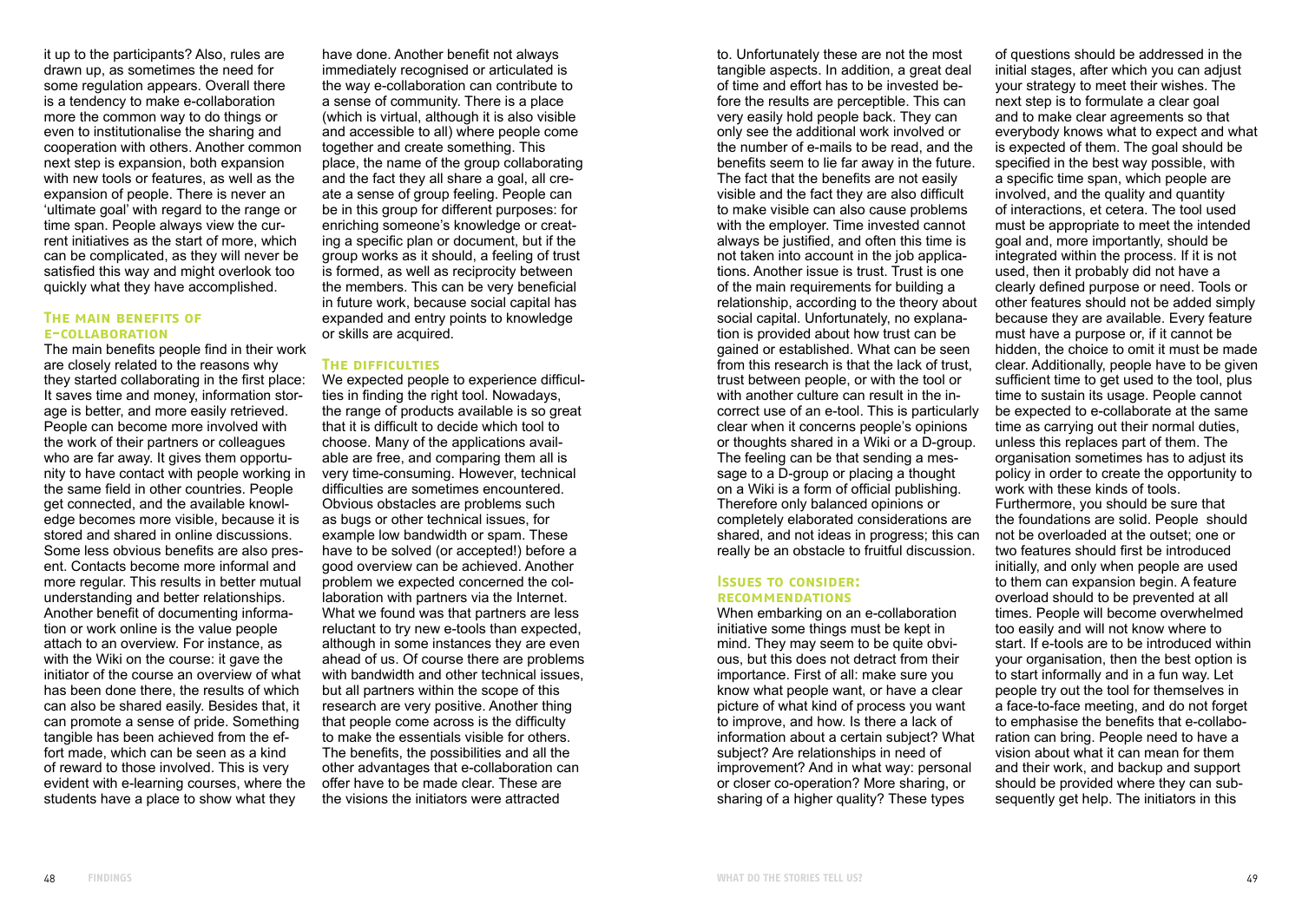research always have a positive attitude towards the use of e-tools, but they can come across people with a negative atti tude or negative experiences. Even if you are – or want to be – the initiator, you can experience feelings such as: I will never get people motivated, it will only cost me a great deal of time, and it will never work. In this research we have not met such people, but these issues do arise in the e-collaboration meetings. From our point of view, the main point is to keep yourself enthusiastic and keep being inspired by what you see in e-collaboration. Focus on small successes and try to get some people on your side. There are always those who are prepared to try new things and, if this is not the case, you should 'infect' them with your enthusiasm. Do not think that e-collaboration necessarily involves engaging in a large project: There are many opportunities open to you, and the trick is to choose the option that is right for you. Simply starting to use Skype can already create a major advantage for you and/or your organisation. Do not underestimate this. Once you get familiar with one simple tool, the following step is very small, but does not necessarily have to be taken. The concept is: take what you can use and leave the rest! You should also bear in mind that the first step is just the beginning, and there is still a long way to go after you have implemented and introduced the tools. The facilitation of the process comes next, which can easily be forgotten at the beginning. This is all about thinking about what you are going to do, how you plan to do this and how you plan to keep it going.

## **Acknowledgements**

**Design** MURW, Zairah Khan

**Illustrations** Mark de Koning

**Printing** RS Drukkerij, the Hague

**Downloading** These articles can be downloaded from: http:// icollaborate.blogspot.com/

**Correspondence** info@PSO.nl

#### **Copyright**

© 2007 PSO, Capacity Building in Developing Countries, the Hague

## **Information and orders**

PSO Scheveningseweg 68 2517 KX the Hague The Netherlands www.pso.nl info@PSO.nl